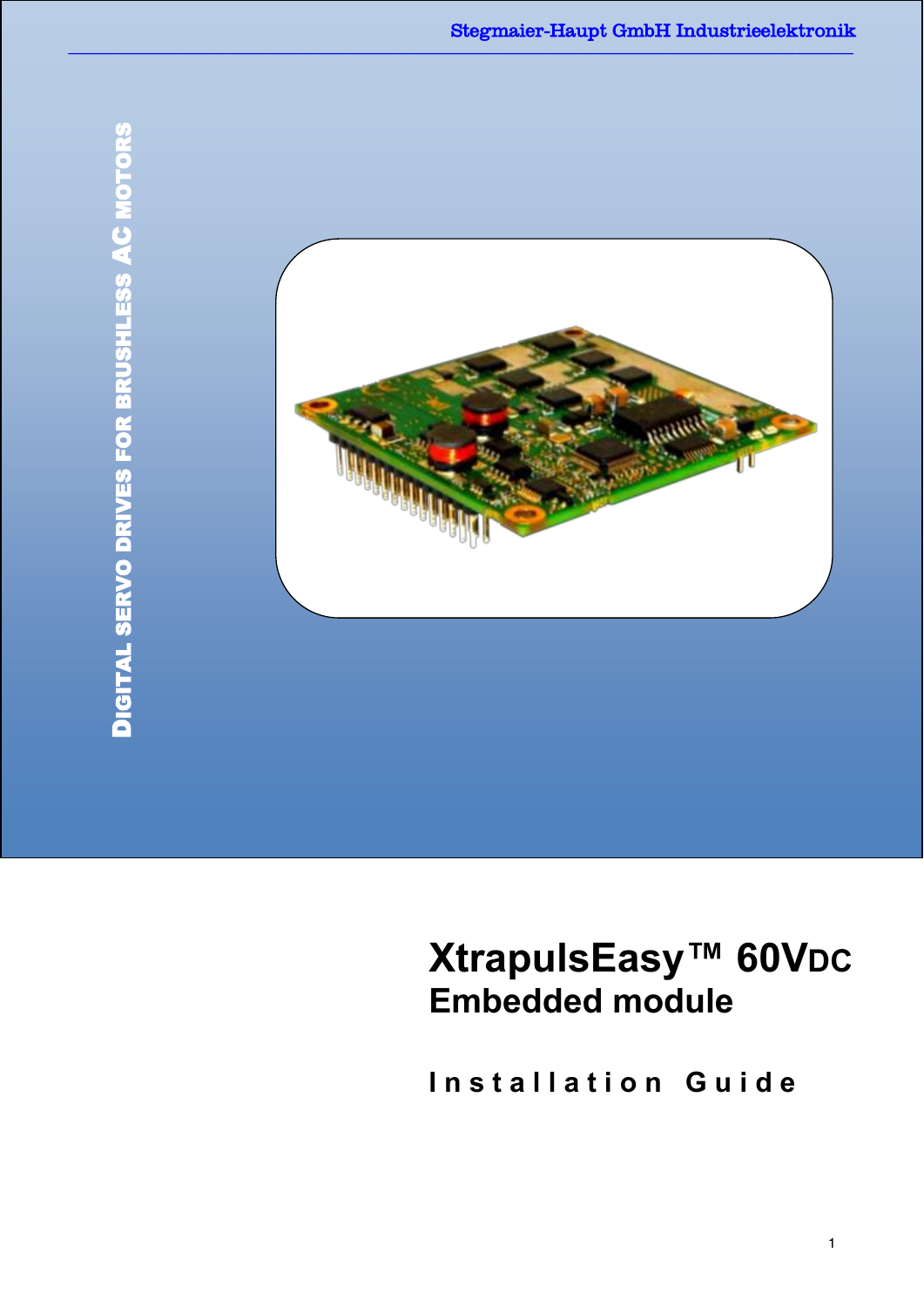## **WARNING !**

This is a general manual describing a series of servo drives having output capability suitable for driving AC brushless sinusoidal servo motors.

Please see also:

- o **XtrapulsEasy™ User Guide** for the operation of the drive (commissioning, configuration, ...)
- o **XtrapulsEasy™ DB STO** for the Safe Torque Off function
- o **Gem Drive Studio software Quick Start** manual for the drive parameterization.

**Instructions for storage, use after storage, commissioning as well as all technical details require the MANDATORY reading of the manual before getting the drives operational.** 

**Maintenance procedures should be attempted only by highly skilled technicians having good knowledge of electronics and servo systems with variable speed (EN 60204-1 standard) and using proper test equipment.** 

The conformity with the standards and the "CE" approval is only valid if the items are installed according to the recommendations of the drive manuals. Connections are the user's responsibility if recommendations and drawings requirements are not met.



Any contact with electrical parts, even after power down, may involve physical damage. Wait at least 10 minutes after power down before handling the drives (a residual voltage of several hundreds of volts may remain during a few minutes).



#### **Caution: Hot surface, risk of burns (wait for cooling after power down).**



#### **ESD INFORMATION (ElectroStatic Discharge)**

Our drives are designed for being best protected against electrostatic discharges. However, some components are particularly sensitive and may be damaged if the drives are not properly stored and handled.

**STORAGE** 

- The drives must be stored in their original packaging.
- When taken out of their packaging, they must be stored positioned on one of their flat metal surfaces and on a dissipating or electrostatically neutral support.
- Avoid any contact between the drive connectors and material with electrostatic potential (plastic film, polyester, carpet…).

#### **HANDLING**

Never get in contact with the connectors.



#### **WASTE DISPOSAL**

In order to comply with the 2002/96/EC directive of the European Parliament and of the Council of 27 January 2003 on waste electrical and electronic equipment (WEEE), all devices are labelled with a sticker symbolizing a crossed-out dustbin as shown in Appendix IV of the 2002/96/EC Directive.

This symbol indicates that devices shall be eliminated by selective disposal and not with household waste.

We does not assume any responsibility for any physical or material damage due to improper handling or wrong descriptions of the ordered items.

Any intervention on the items, which is not specified in the manual, will immediately cancel the warranty.

We reserves the right to change any information contained in this manual without notice.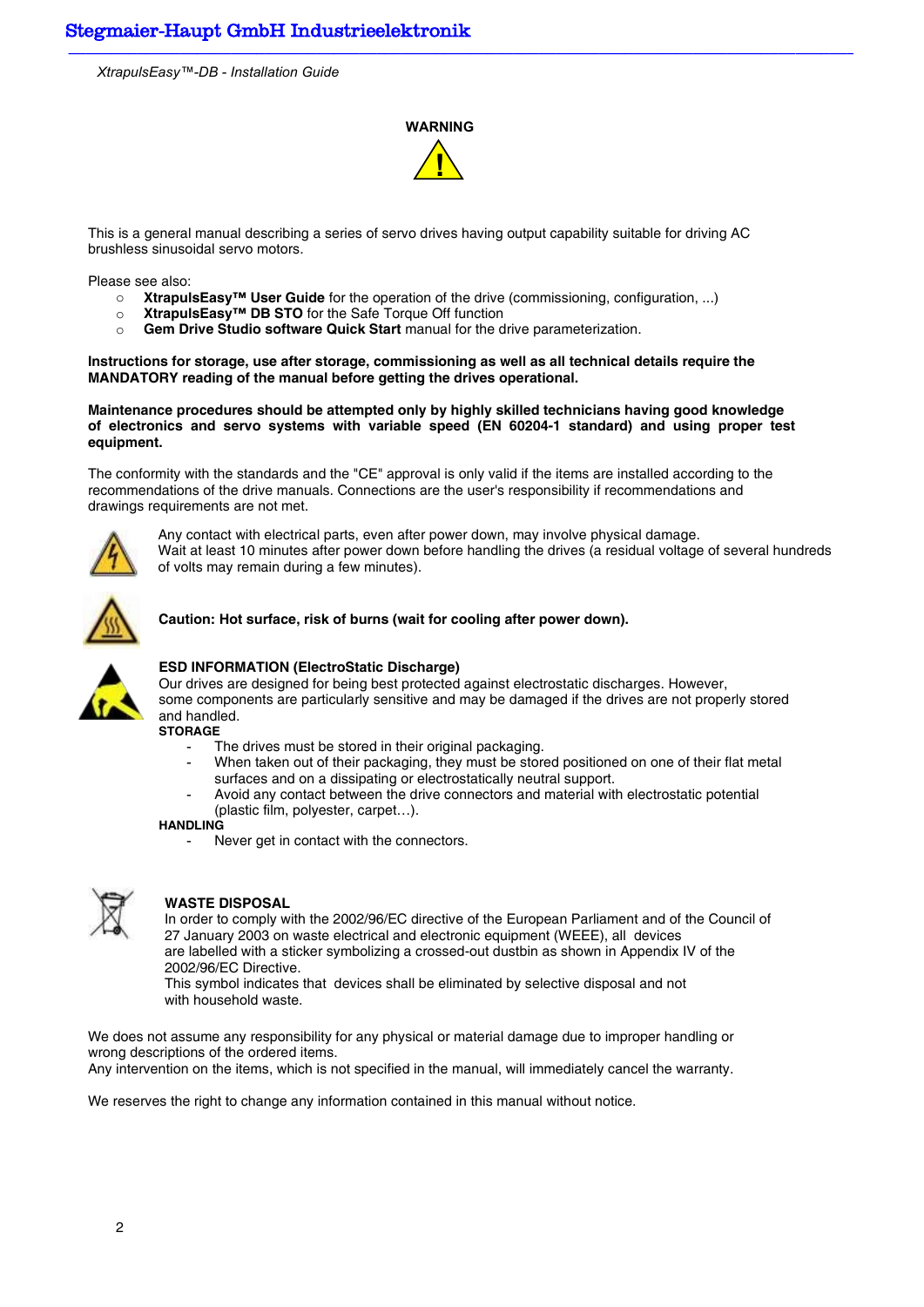## **Content**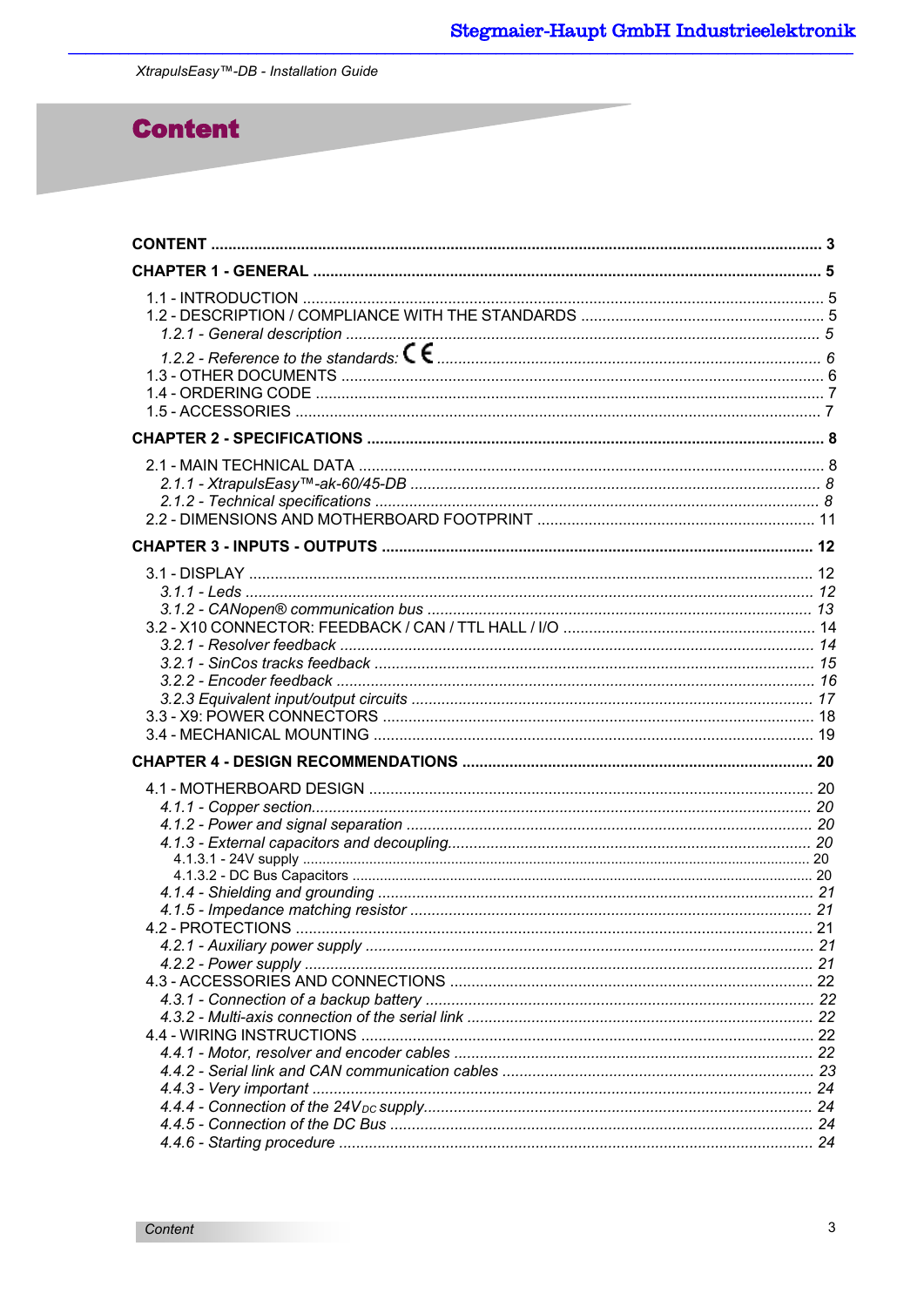XtrapulsEasy<sup>™</sup>-DB - Installation Guide

| 30 |
|----|
|    |
|    |
|    |
|    |
|    |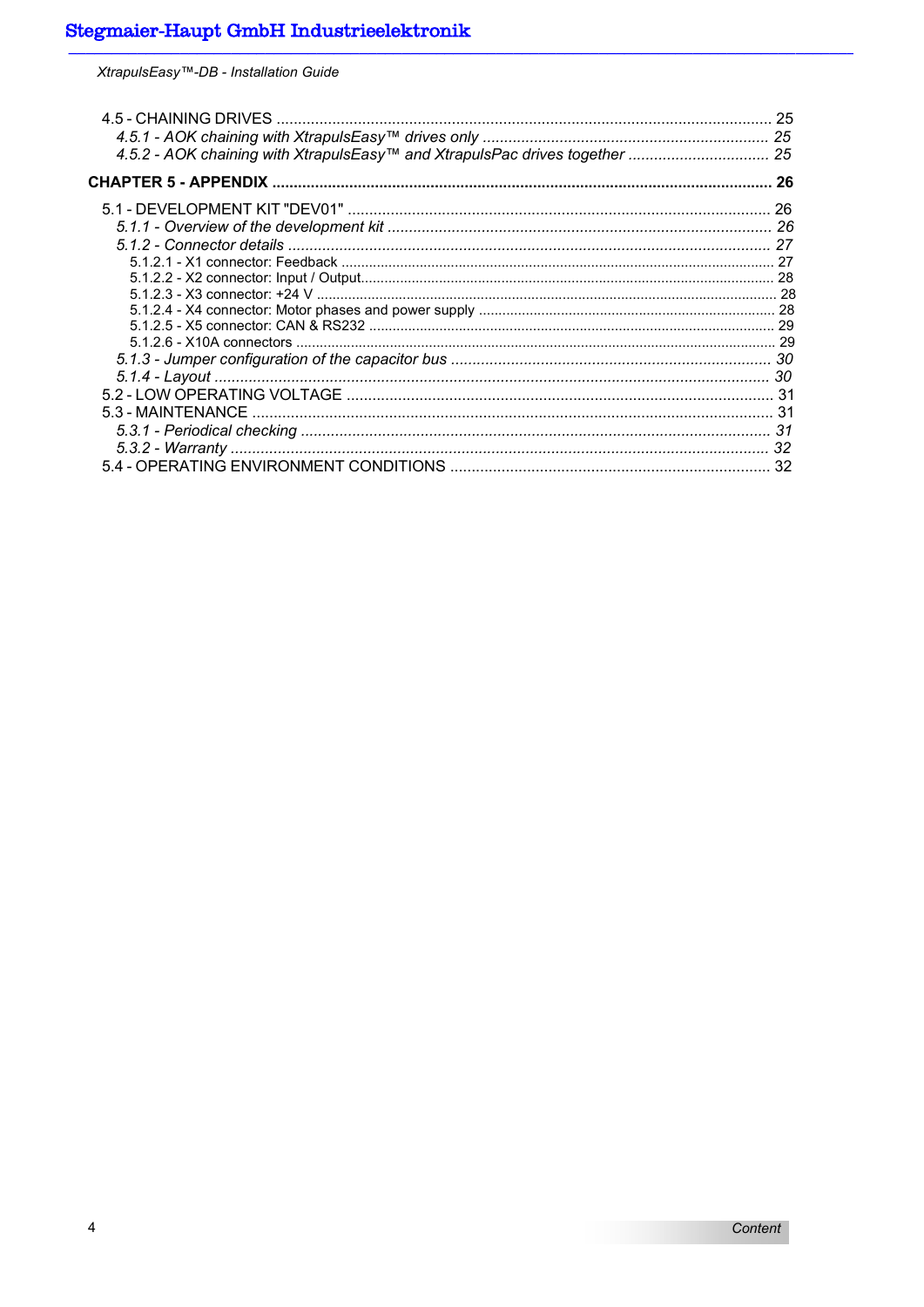## Chapter 1 - General

## **1.1 - INTRODUCTION**

I

**XtrapulsEasy™** all-digital drives with sinusoidal PWM control are servo drives that provide the control of brushless AC motors.

The standard control interface can be:

- CANopen®<sup>1</sup>,
- Analog.

Series XtrapulsEasy™ drives are dedicated to basic applications that do not have a high level of requirements in terms of functionalities and where cost effectiveness is very important.

The XtrapulsEasy™ drive can be used in following typical applications:

- Axes controlled by CANopen® fieldbus according to the DS402 protocol,
- Stand-alone operation as a sequencer with control by means of logic I/Os,
- Traditional analog speed drive with +/- 10V command and A, B, Z encoder output for the position feedback.

The configuration and parameterization software tool *Gem Drive Studio* allows a quick configuration of the XtrapulsEasy™ drives according to the target application.

Thanks to its pluggable module layout, the XtrapulsEasy™ DB drive - allows the user optimizing the global solution in terms of size, weight, and functionalities integration.

## **1.2 - DESCRIPTION / COMPLIANCE WITH THE STANDARDS**

### **1.2.1 - General description**

The XtrapulsEasy™ drive can be configured in 4 feedback modes:

- Resolver or analog Hall (SinCos tracks)
- TTL encoder with or without Hall effect sensors
- Hall effect sensors only
- **Sensorless**

The appropriate position sensor configuration is software selectable and saved in the drive.

When using a high resolution position sensor, this sensor ensures a high dynamic motor torque/force control and full torque/force is available at low speed and at standstill.

With a **resolver** sensor feedback, the motor absolute position value over one revolution is available and the servo motor can immediately be enabled after the drive power up.

With an **incremental encoder** only**,** a motor phasing procedure **(Phasing)** must be executed at each drive power up before the motor enabling.

With an **incremental encoder + Hall Effect Sensors (HES)** feedback, the motor phasing procedure is no more necessary and the servo motor can immediately be enabled after the drive power up.

With only a Hall effect Sensor (HES) feedback, the position resolution is low, involving reduced dynamic performances.

In **sensorless** mode, a motor phasing procedure is automatically executed at the drive enabling.

l

<sup>1</sup> *CANopen® is a registered Community Trademark of CAN in Automation e.V, Germany.*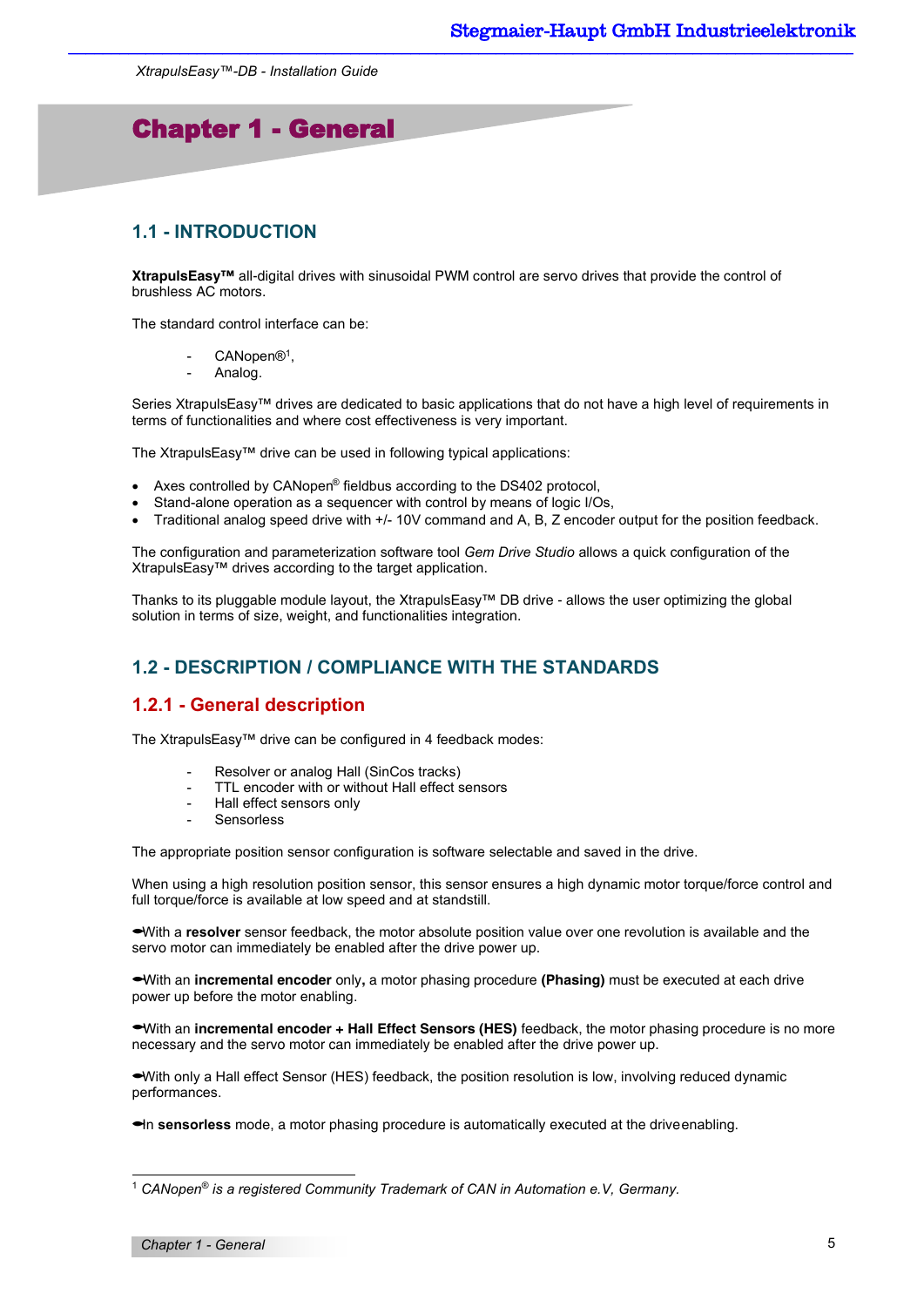Series XtrapulsEasy™ drives have their own DC/DC converter to provide the voltages required for the drive operation with a 24 $V_{\text{DC}}$  +/- 15 % supply source which is generally available on machines. The auxiliary supply allows keeping the drive logic supplies after the power supply has been switched off. Thus, the position output can be kept without new initializations of the machine. A  $24V_{DC}$  battery supply with specific wiring allows keeping the position even after switching off the auxiliary  $24V<sub>DC</sub>$  supply. This wiring can be used for getting an "absolute" servo drive operation.

All control parameters are programmable via a serial link (e.g. RS-232) and saved in a memory. The auto-tuning and auto-phasing functions allow a quick and easy commissioning of the drive.

Thanks to the *Gem Drive studio* software tool, which is PC compatible with the WINDOWS® operating system, all drive parameters can be displayed and easily modified.

*Gem Drive Studio* also allows the quick configuration of the XtrapulsEasy™ drive according to the application type.

The **Digital Oscilloscope** of this software tool ensures an easy and quick commissioning of the drive.

The *Gem Drive Studio* software also allows parameterization and diagnostic in a multi-axis configuration.

## **1.2.2 - Reference to the standards:**

#### **Electromagnetic compatibility**

According to the Directive 2004/108/EC, the actuators are complying with the Electromagnetic Compatibility standards regarding the power servos, referenced in the EN 61800-3 – Part 3 about "Electrical power servo systems with variable speed":

**EMISSION**<br>**EN 61800-3 C1 category equipment** – table 14 **IMMUNITY** 

EN 61000.4-2-3-4.5-6 **Expected use**: **Second environment** including other areas than those directly supplied with electricity by a public low-voltage mains network.

**NOTE**: Industrial areas and technical rooms are examples of second environment.

#### **Security:**

73/23/EEC modified by the directive 93/68/EEC: Low voltage directive

EN 60204-1: Safety of machinery: electrical equipment of machines EN 61800-5-2: Adjustable speed electrical power drive systems: Safety requirements - Functional

*EC conformity of the XtrapulsEasy™ drive*

### **1.3 - OTHER DOCUMENTS**

- XtrapulsEasy™ User guide.
- XtrapulsEasy™ DB STO manual.
- Gem Drive Studio software Quick Start manual.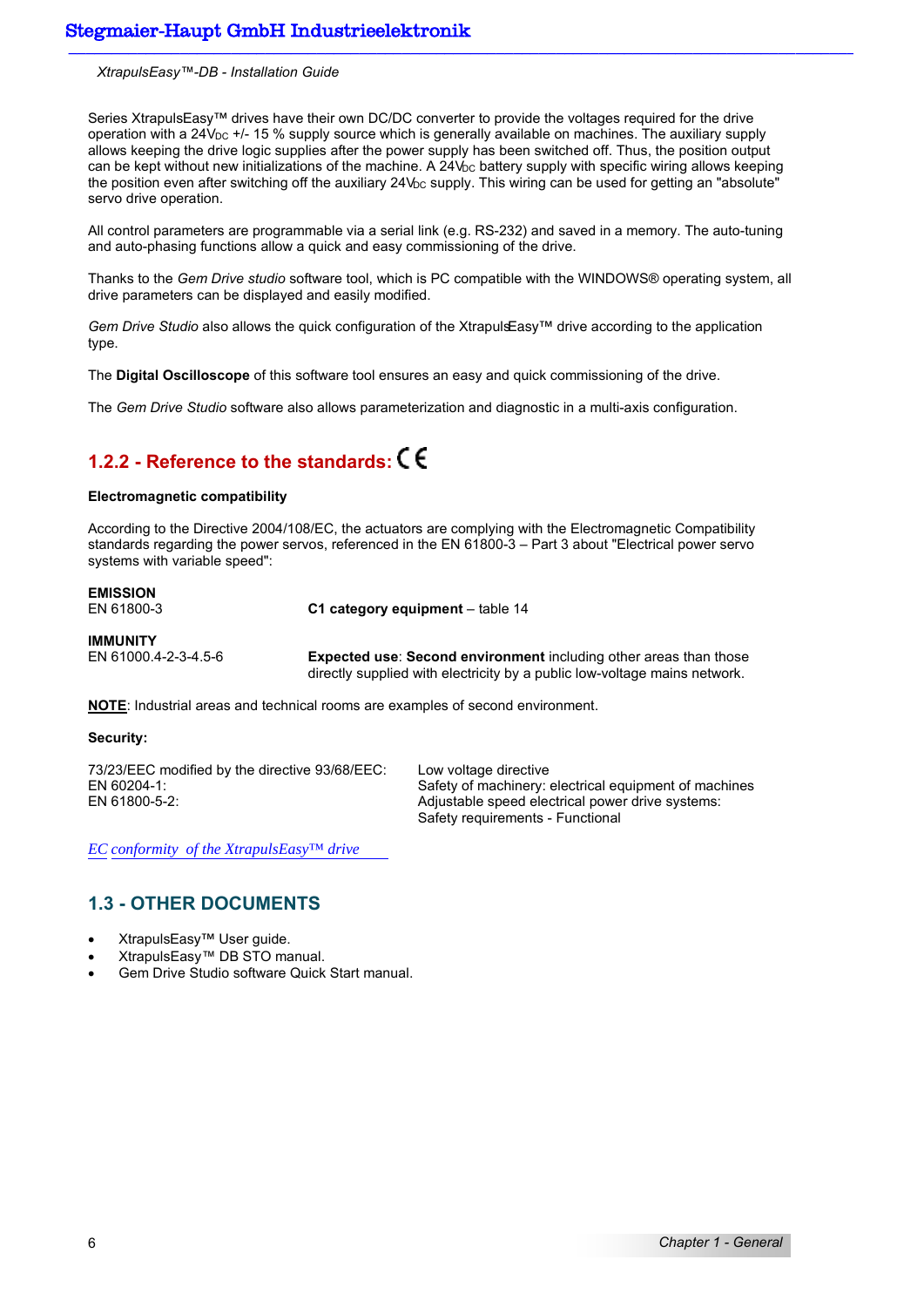## **1.4 - ORDERING CODE**

|                         |                                                   | XtrapulsEasy-ak-60/45-DB |  |  |
|-------------------------|---------------------------------------------------|--------------------------|--|--|
|                         |                                                   |                          |  |  |
| <b>Logic version</b>    |                                                   |                          |  |  |
| ak:                     | Analog and CANopen® interfaces                    |                          |  |  |
|                         |                                                   |                          |  |  |
| Voltage range           |                                                   |                          |  |  |
| 60:                     | 60V <sub>DC</sub>                                 |                          |  |  |
|                         |                                                   |                          |  |  |
|                         | <b>Current rating for 60V<sub>pc</sub> drives</b> |                          |  |  |
| 45:                     | 45Arms                                            |                          |  |  |
|                         |                                                   |                          |  |  |
| <b>Mounting version</b> |                                                   |                          |  |  |
| DB:                     | Embedded module                                   |                          |  |  |

## **1.5 - ACCESSORIES**

Ordering code: **Easy-dev01**

This product provides external connectors identical to XtrapulsEasy™ 60VDC standard series (see section 5.1).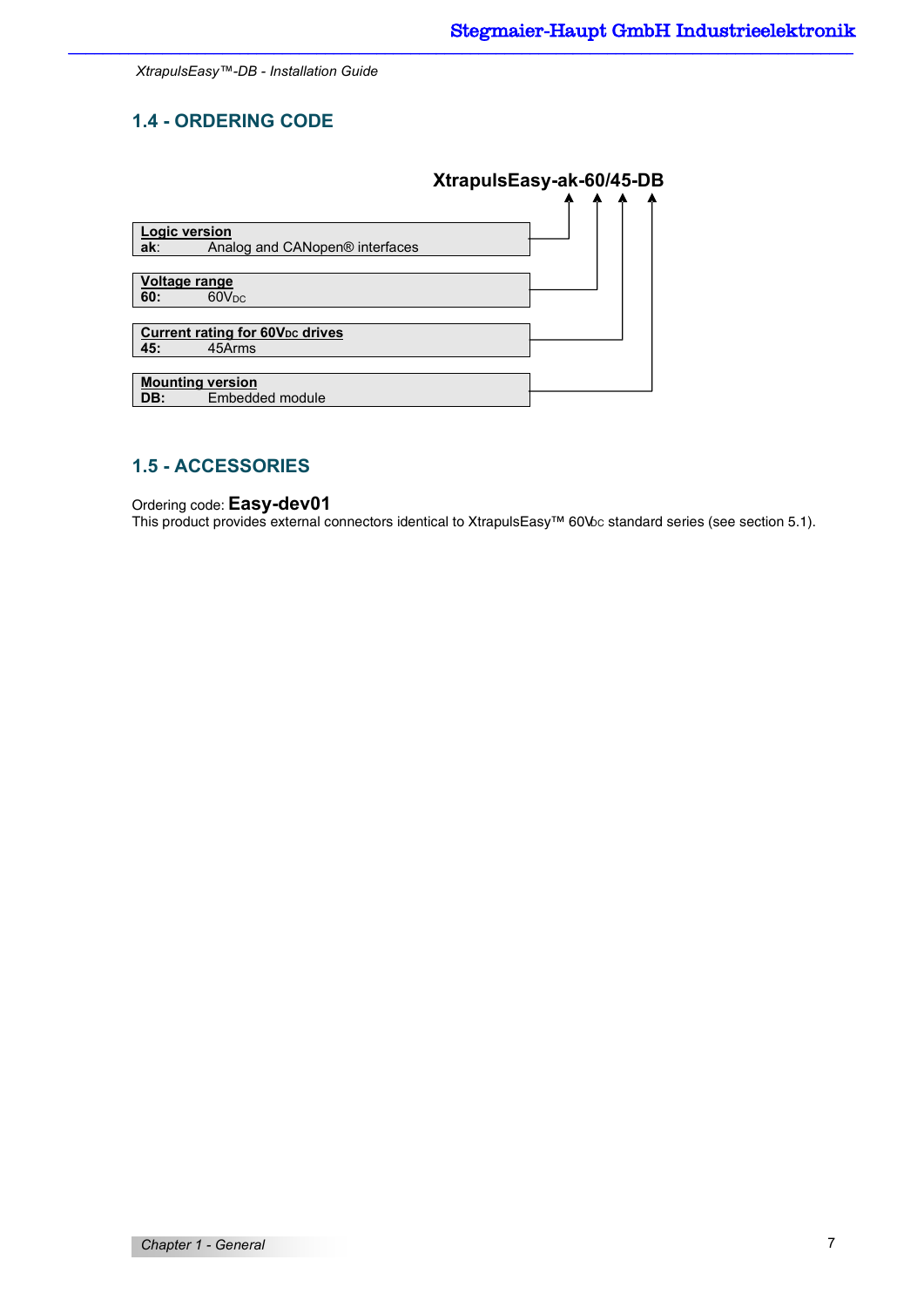## Chapter 2 - Specifications

## **2.1 - MAIN TECHNICAL DATA**

## **2.1.1 - XtrapulsEasy™-ak-60/45-DB**

| Design                                     | Pluggable module                                 |
|--------------------------------------------|--------------------------------------------------|
|                                            |                                                  |
| Operating power supply voltage (1)         | 24 to 60V <sub>pc</sub> $+/- 10 \%$              |
|                                            | Grounded reference voltage                       |
|                                            |                                                  |
| Undervoltage threshold (1)                 | 25V <sub>DC</sub>                                |
|                                            |                                                  |
| Overvoltage threshold (1)                  | 85V <sub>DC</sub>                                |
|                                            |                                                  |
| Motor phase-to-phase output voltage        | 95% of power supply voltage                      |
|                                            |                                                  |
| <b>Braking system</b>                      | No braking system integrated                     |
|                                            |                                                  |
| Minimum phase-to-phase inductance (1)      | 0.2mH                                            |
|                                            |                                                  |
| Galvanic isolated auxiliary supply voltage | $24V_{DC}$ +/-15% - 100mA (without output loads) |
|                                            | Grounded reference voltage.                      |

(1) These values correspond to the default configuration of the drive. For lower operating voltage, see section 5.2 "Low operating voltage".

## **OUTPUT CURRENT RATINGS**

| <b>TYPE</b>      | Max. output<br>current for<br>3 s (Arms) $(1)$ | <b>Rated output</b><br>current (Arms) | <b>Power</b><br><b>losses</b><br>at rated<br>current<br>(W) | <b>Rated input</b><br>current<br>(Arms) | <b>Maximum</b><br>protection line<br><b>circuit fuses</b> | Short-circuit<br>current |
|------------------|------------------------------------------------|---------------------------------------|-------------------------------------------------------------|-----------------------------------------|-----------------------------------------------------------|--------------------------|
| Easy-ak-60/45-DB | 45                                             | 13                                    | 6,5                                                         | 15,9                                    | 16                                                        | 5kA                      |

Maximum surrounding air temperature: 40°C.

## **2.1.2 - Technical specifications**

| Servo loops: current, speed, position | Digital                                       |
|---------------------------------------|-----------------------------------------------|
|                                       |                                               |
| Position sensor                       | SinCos tracks (analog Hall)                   |
|                                       | Transmitter resolver                          |
|                                       | TTL Incremental encoder                       |
|                                       | TTL Incremental encoder + Hall Effect sensors |
|                                       | Hall Effect Sensors only                      |
|                                       |                                               |
| Power protections                     | See section 3.1.1 - LEDs                      |
|                                       |                                               |
| Switching frequency                   | 8 kHz, 16kHz                                  |
|                                       |                                               |
| Analog input 1                        | +10V (resolution: 12bit)                      |
|                                       |                                               |
| Speed and position regulators         | Sampling period $= 0.5$ ms                    |
|                                       | Anti-wind-up system of the integrator         |
|                                       | Anti-resonance filter                         |
|                                       | Adjustable digital gains                      |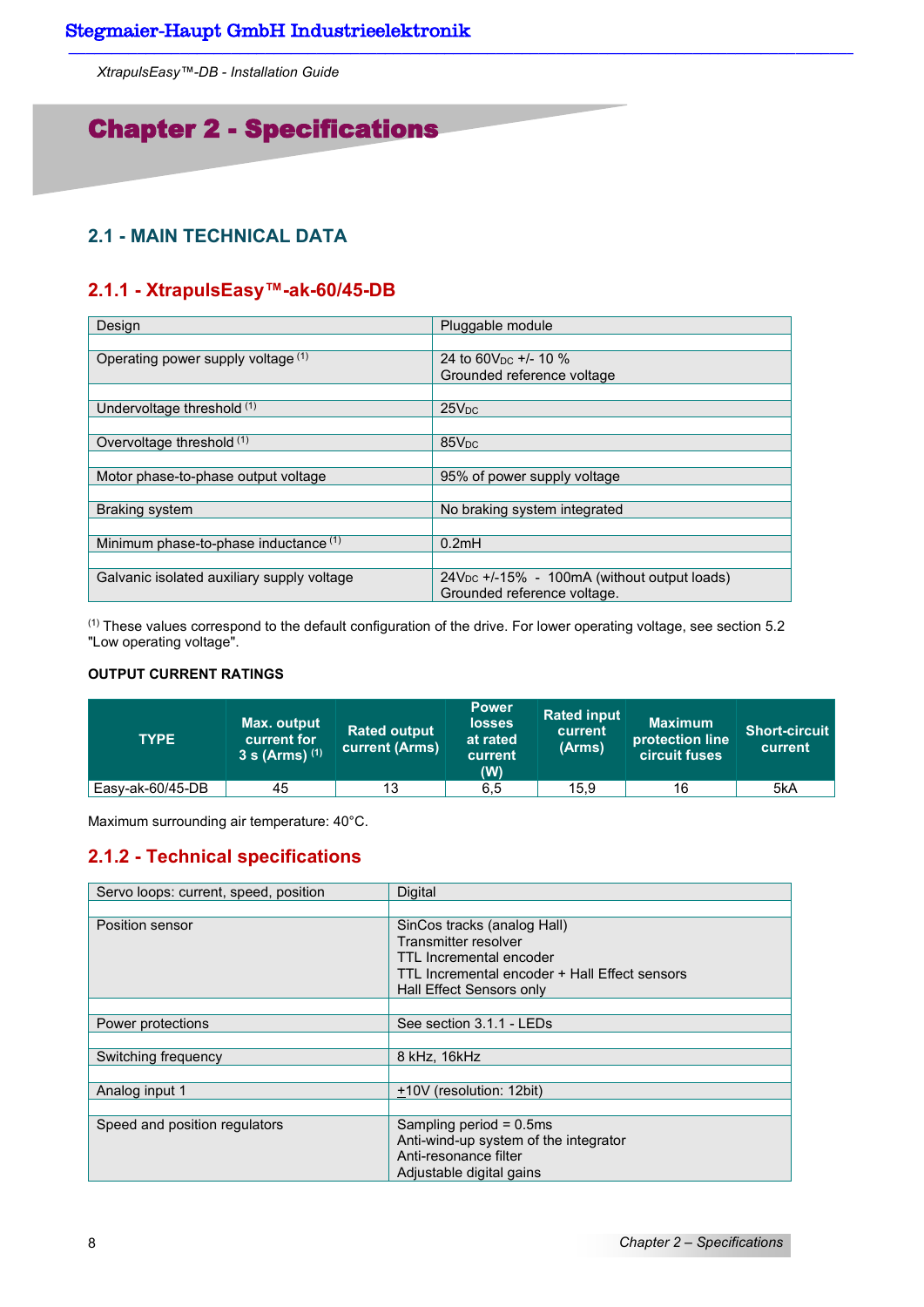| Speed loop bandwidth                                        | Selectable cut-off frequency for 45° phase shift:<br>50 Hz (low), 75 Hz (medium) or 100 Hz (high)                                                                                                |
|-------------------------------------------------------------|--------------------------------------------------------------------------------------------------------------------------------------------------------------------------------------------------|
| Current loop bandwidth                                      | Cut-off frequency for 45° phase shift:<br>500 Hz (low) or 1000 Hz (high)                                                                                                                         |
| Max. motor speed                                            | Adjustable from 100 to 25'000 rpm                                                                                                                                                                |
| Drive reaction time<br>(initialization delay before PWM on) | 6.25ms                                                                                                                                                                                           |
| <b>Encoder position output</b>                              | Encoder output is only available if TTL encoder is connected.                                                                                                                                    |
| Resolver input                                              | Software selectable:<br>Transmitter resolver:<br>Excitation frequency: 8kHz<br>Max. output current = 30mA<br>Transformation ratio: 0.3 to 0.5 (other values are factory set)<br>SinCosos tracks: |
|                                                             | 1Vpp to 4Vpp Sin and Cos signals                                                                                                                                                                 |
| Encoder input                                               | Software selectable:<br>Quadrature signals A& B + one Z marker pulse per revol.<br>Line receiver RS-422<br>Max. frequency of encoder pulses: 400kHz<br>Resolution: 500 to 10 <sup>6</sup> ppr    |
| Hall sensors input                                          | 5V to 24V positive logic voltage accepted<br>External HES supply voltage required if different from 5V<br>HES sequence error detection                                                           |
| Logic inputs                                                | 4 GND referenced logic inputs:<br>- 3 software configurable logic inputs - Response time: 500µs<br>- 1 input dedicated to the STO/INHIBIT function<br>Response time: < 50ms                      |
| Capture input                                               | 1 programmable input (IN1, IN2 or IN3)<br>Response time: 62.5µs                                                                                                                                  |
| Logic outputs                                               | 2 software configurable logic outputs type PNP "high side"<br>24V <sub>DC</sub> , max. 500mA<br>Response time: 500µs                                                                             |
| Error display                                               | Front panel LEDs + diagnostic via serial link or CAN bus                                                                                                                                         |
| Motor and application parameterization                      | Serial link RS-232 or bus interface with CANopen®<br>communication protocol                                                                                                                      |
| CAN interface                                               | CANopen® Protocol (DS301, DSP402)                                                                                                                                                                |
| Automatic functions                                         | Drive adjustment to the motor (AUTO-PHASING)<br>Adjustment of the servo loops (AUTO-TUNING)                                                                                                      |
| MTBF (Mean Time Between Failures)                           | > 100'000 hours                                                                                                                                                                                  |
| Maximum surrounding air temperature                         | - Operation: -25°C to +50°C: from 40°C, the rated current<br>must be reduced by 3% per additional Celsius degree<br>- Storage: -25 $^{\circ}$ C to +70 $^{\circ}$ C                              |
| Altitude                                                    | 1000m                                                                                                                                                                                            |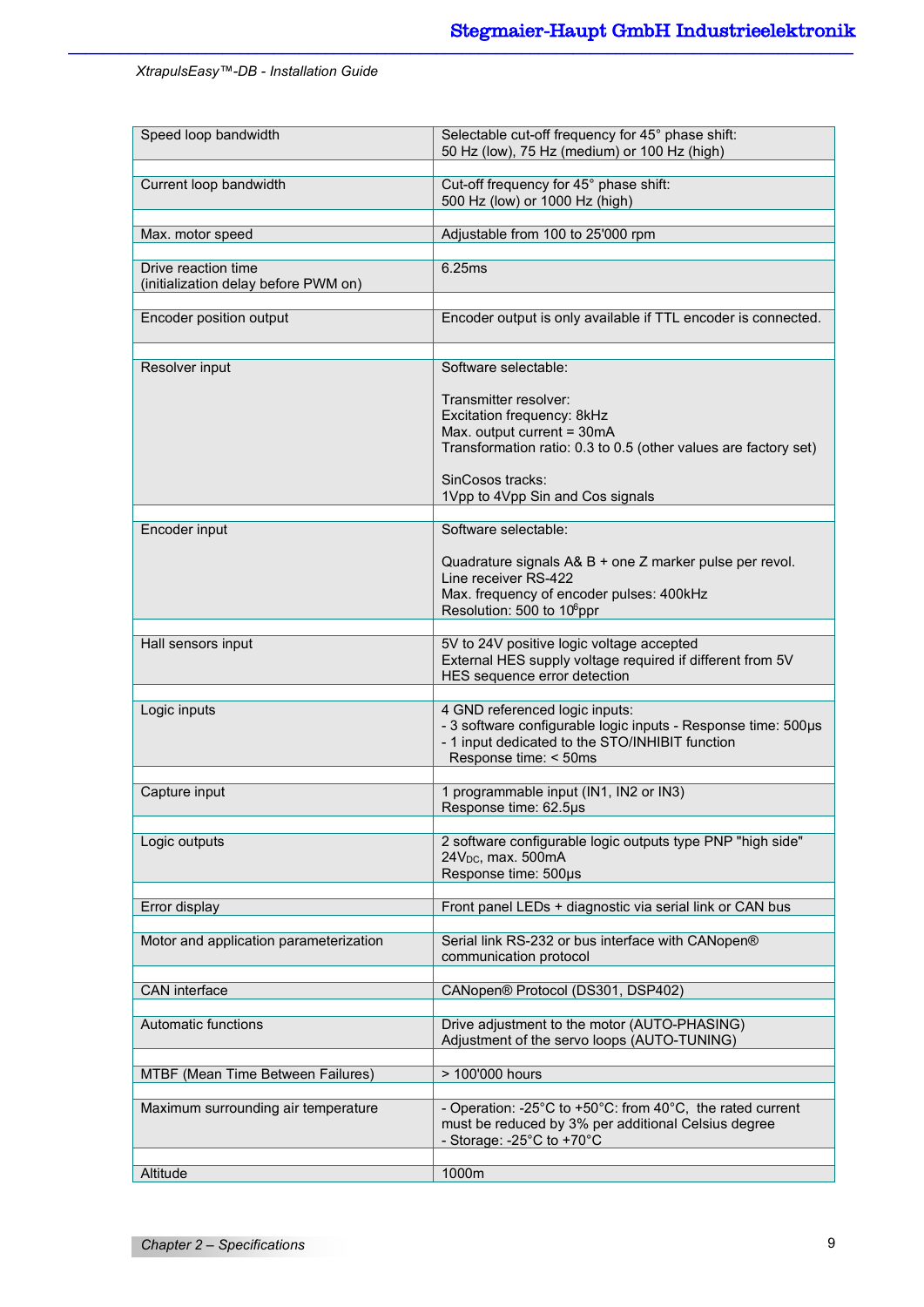| Moisture                      | $\leq$ 50% at 40°C and $\leq$ 90% at 20°C: EN 60204-1 standard<br>Condensation prohibited (storage and operation)                                                                                                           |
|-------------------------------|-----------------------------------------------------------------------------------------------------------------------------------------------------------------------------------------------------------------------------|
|                               |                                                                                                                                                                                                                             |
| Cooling                       | Natural air convection                                                                                                                                                                                                      |
|                               | Check for free air convection and for no obstruction of the                                                                                                                                                                 |
|                               | upper or lower air admissions.                                                                                                                                                                                              |
|                               |                                                                                                                                                                                                                             |
| Environment                   | The hosting printed circuit board must be mounted inside a<br>cabinet protecting the drive from conducting dust and<br>condensation (pollution degree 2 environment) and according<br>to the room temperature requirements. |
|                               |                                                                                                                                                                                                                             |
| Pollution degree of the drive | <b>IP20</b>                                                                                                                                                                                                                 |
|                               |                                                                                                                                                                                                                             |
| Weight                        | 0.026kg                                                                                                                                                                                                                     |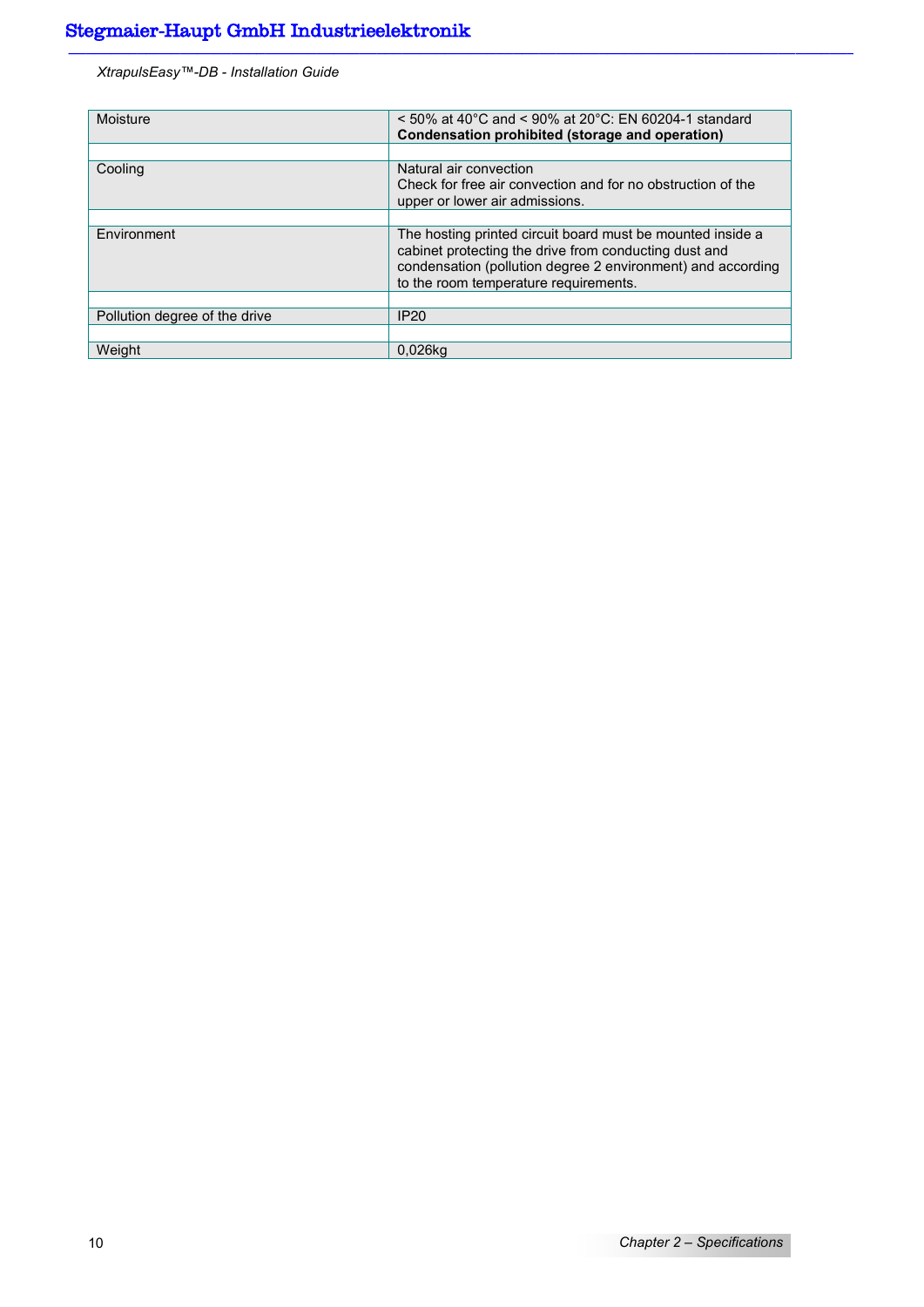## **2.2 - DIMENSIONS AND MOTHERBOARD FOOTPRINT**



The mechanical layout to be implemented on the motherboard is shown below:



Top View of the hosting board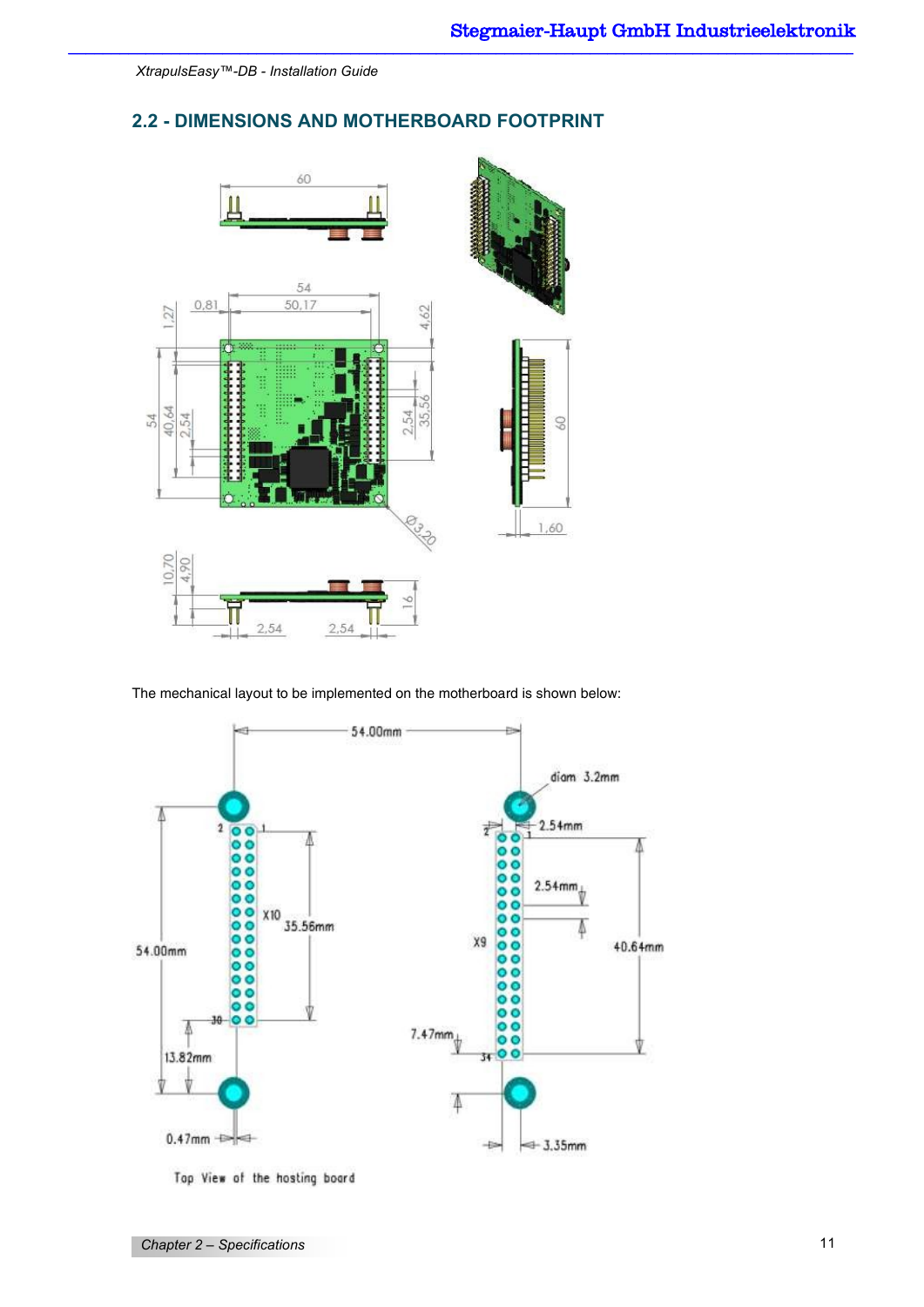## Chapter 3 - Inputs - Outputs

## **3.1 - DISPLAY**

## **3.1.1 - Leds**



**RUN**: status of the CANopen® communication bus connection.

**ERROR**: faults grouped on the 'ERROR' LED: these errors are coded and can be displayed by means of the parameter setting software.

**ERROR** LED unlit if no fault. **ERROR** LED flashing: 'UNDERVOLTAGE' error: no power supply voltage. **ERROR** LED continuously lit: fault.

The **ERROR** LED groups the following faults:

- Power supply overvoltage.
- $24V<sub>DC</sub>$  logic supply < 17.5 $V<sub>DC</sub>$ .
- Motor phase / GND short-circuit.
- Motor phase / motor phase short-circuit, power stage overtemperature, defective IGBT module.
- Triggering of the  $l^2t$  protection.
- Counting error.
- Position following error
- EEPROM error.
- Procedure execution error (busy).
- Current offset error.
- Drive rating overcurrent.
- Motor temperature error.
- Resolver or encoder cable interruption.
- Hall sensors or absolute encoder error.

#### **Notes**

Any of these errors (except for the "Undervolt." error) involves:

- The continuous lighting of the red **ERROR** LED,
- The drive disabling,
- The motor brake control,
- The disabling of the **AOK** output. This output must be wired as described in the connection diagram of section 4.5, in order to switch-off the power supply.

The 'UNDERVOLTAGE' error (flashing **ERROR** LED) involves:

- The drive disabling,
- The motor brake control.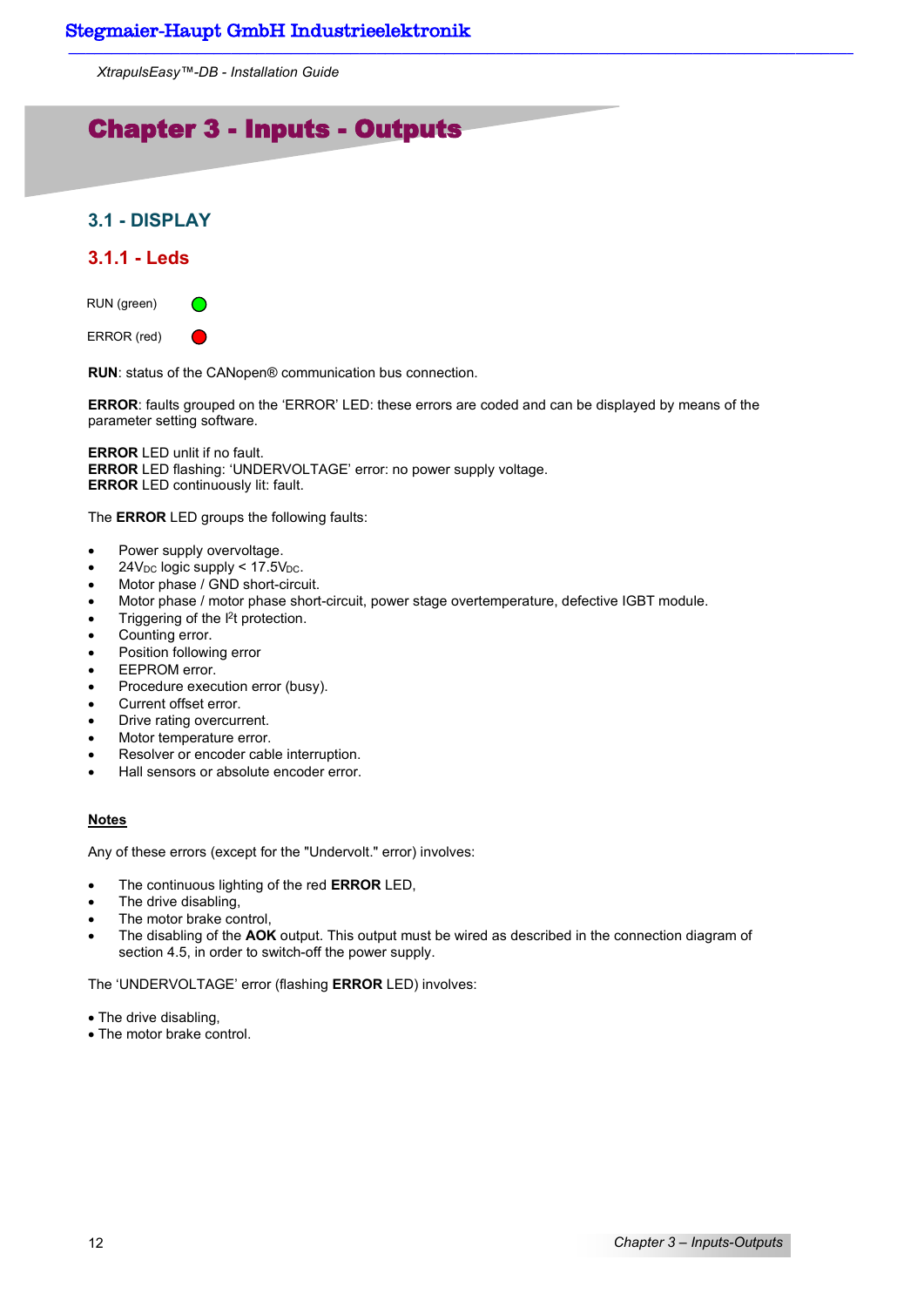## **3.1.2 - CANopen® communication bus**

**RUN**: The CANopen® RUN LED indicates the status of the NMT state machine (see DS-301 – 9.52 NMT state machine):

| CAN RUN LED     | <b>STATUS</b>   |                                                        |
|-----------------|-----------------|--------------------------------------------------------|
| <b>FLASHING</b> | <b>STOP</b>     | 1000ms<br><b>ON</b><br><b>OFF</b><br>200 <sub>ms</sub> |
| <b>BLINKING</b> | PRE-OPERATIONAL | 200ms<br><b>ON</b><br><b>OFF</b><br>200ms              |
| ON              | OPERATIONAL     |                                                        |

#### **See "DR-303-3 Indicator specification" for more information.**

Note:

Each drive of the network must be configured with one single address.

The factory-set addressing is address 1 and the default communication speed is 1Mbit.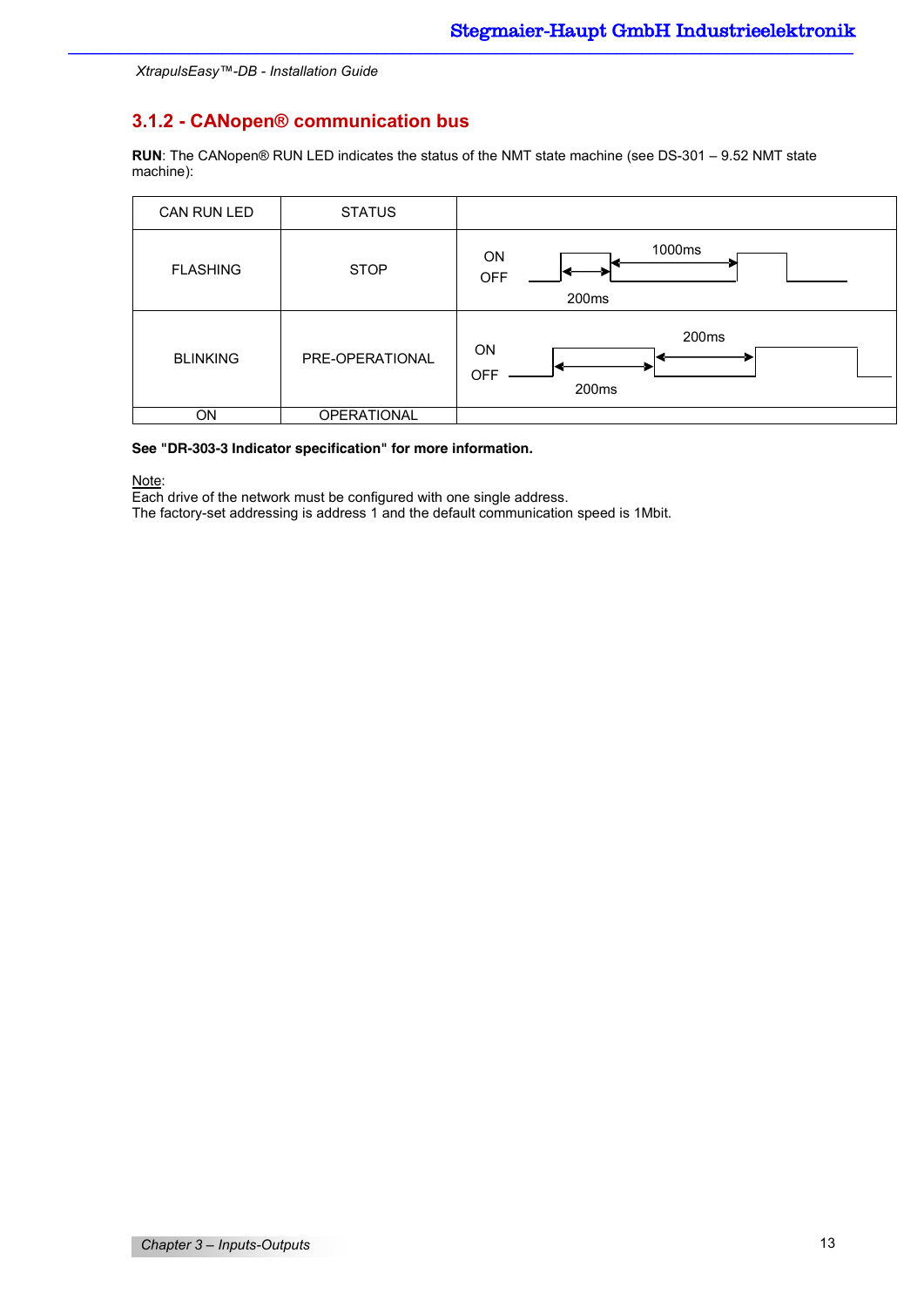## **3.2 - X10 CONNECTOR: FEEDBACK / CAN / TTL HALL / I/O**

The feedback and I/O connector is a 2.54mm pitch 2x15 pins header. Recommended mating references are listed below:

| <b>Manufacturer</b> | <b>REFERENCE</b> |
|---------------------|------------------|
| FCI                 | 87606-315LF      |
| <b>HARWIN</b>       | M20-7831546      |
| <b>SAMTEC</b>       | SSQ-115-01-G-D   |
| F-TFC               | BI 2-030-S842-55 |

The pinout of this connector is described below.

## **3.2.1 - Resolver feedback**

| <b>PIN</b>     | <b>FUNCTION</b>     | $1/O$    | <b>DESCRIPTION</b>                                |
|----------------|---------------------|----------|---------------------------------------------------|
| 1              | <b>RS232 TX</b>     | $\circ$  | Transmit data RS-232                              |
| $\mathsf 3$    | <b>RS232 RX</b>     |          | Receive data RS-232                               |
| $\overline{2}$ | CAN H               | IO       | Line CAN-H (dominant high)                        |
| $\overline{4}$ | <b>CANL</b>         | IO       | Line CAN-L (dominant low)                         |
| 12             | $+24V$              |          | 24V <sub>DC</sub> supply: +/- 15%                 |
|                |                     |          | Consumption: 100mA without digital output loads   |
| 6              | <b>GND</b>          |          |                                                   |
| 14             | <b>GND</b>          |          |                                                   |
| 17             | <b>GND</b>          |          |                                                   |
| 30             | <b>GND</b>          |          |                                                   |
| 8              | OUT <sub>1</sub>    | O        | "high side" logic outputs 24V / 500mA             |
| 10             | OUT <sub>2</sub>    | $\Omega$ |                                                   |
| 19             | IN1 (configurable)  |          | All logic inputs are referenced to GND            |
| 21             | IN2 (configurable)  |          | Vin voltage = $18V <$ Vin < 27V                   |
| 23             | IN3 (configurable)  |          | Input impedance $Z$ in = 10k $\Omega$             |
| 25             | IN4 (STO / Inhibit) | I        | IN4 input is dedicated to STO                     |
| 15             | $+5V$               | O        | Encoder supply voltage (max. current = 300mA)     |
| 26             | $R1$ (reference +)  | $\Omega$ | Resolver signal                                   |
| 24             | R2 (reference -)    | O        | Resolver signal                                   |
| 16             | S3 (cosine +)       |          | Resolver signal                                   |
| 18             | S1 (cosine -)       |          | Resolver signal                                   |
| 20             | $S2$ (sine +)       |          | Resolver signal                                   |
| 22             | $S4$ (sine -)       |          | Resolver signal                                   |
| 29             | $IN$ $ANA1+$        |          | Analog input nr. 1                                |
| 27             | IN ANA1-            |          | Differential input +/-10V *                       |
| 28             | TM+                 | I        | Motor thermal sensor input. The valid measurement |
|                |                     |          | range is between                                  |
|                |                     |          | 100Ω and 44kΩ measured between TM+ and GND        |
| 9              | HALL U              |          | Hall sensor input signal phase U                  |
| 11             | HALL V              |          | Hall sensor input signal phase V                  |
| 13             | HALL W              |          | Hall sensor input signal phase W                  |
| <b>Others</b>  | Reserved            |          |                                                   |

(\*) For a non differential input signal, ANA1- must be connected to GND on the drive side

#### **SPECIFICATION OF THE RESOLVER INPUT LINES**

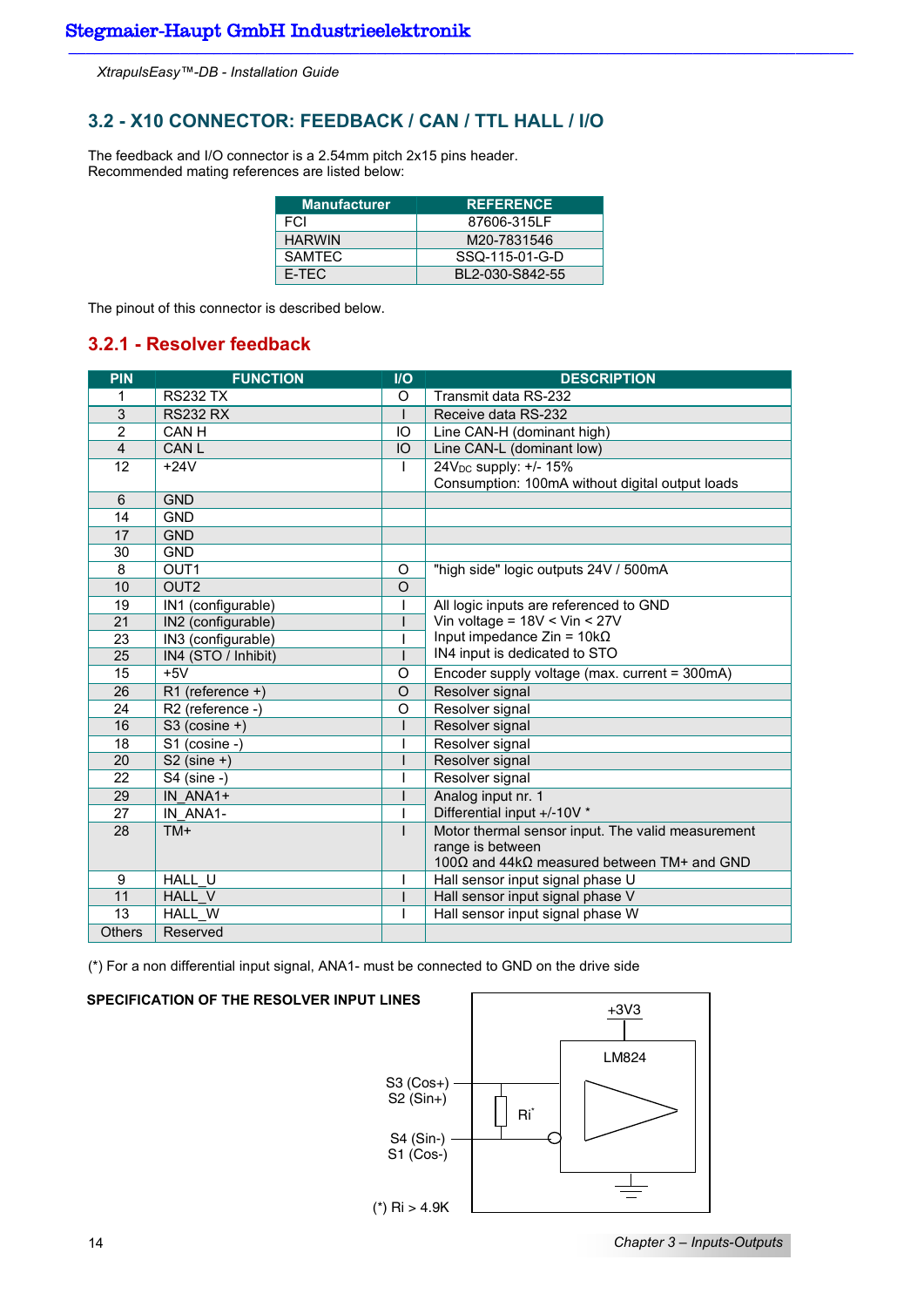## **3.2.1 - SinCos tracks feedback**

| <b>PIN</b>     | <b>FUNCTION</b>     | $II$         | <b>DESCRIPTION</b>                                |
|----------------|---------------------|--------------|---------------------------------------------------|
| 1              | <b>RS232 TX</b>     | $\circ$      | Transmit data RS-232                              |
| 3              | <b>RS232 RX</b>     |              | Receive data RS-232                               |
| $\overline{2}$ | CAN H               | IO           | Line CAN-H (dominant high)                        |
| $\overline{4}$ | CAN L               | IO           | Line CAN-L (dominant low)                         |
| 12             | $+24V$              | $\mathsf{I}$ | 24V <sub>DC</sub> supply: +/- 15%                 |
|                |                     |              | Consumption: 100mA without digital output loads   |
| 6              | <b>GND</b>          |              |                                                   |
| 14             | <b>GND</b>          |              |                                                   |
| 17             | <b>GND</b>          |              |                                                   |
| 30             | <b>GND</b>          |              |                                                   |
| 8              | OUT <sub>1</sub>    | O            | "high side" logic outputs 24V / 500mA             |
| 10             | OUT <sub>2</sub>    | $\Omega$     |                                                   |
| 19             | IN1 (configurable)  |              | All logic inputs are referenced to GND            |
| 21             | IN2 (configurable)  |              | Vin voltage = $18V <$ Vin < 27V                   |
| 23             | IN3 (configurable)  |              | Input impedance $Z$ in = 10k $\Omega$             |
| 25             | IN4 (STO / Inhibit) |              | IN4 input is dedicated to STO                     |
| 15             | $+5V$               | O            | Encoder supply voltage (max. current = 300mA)     |
| 16             | $cosine +$          |              | Sin cos track signal                              |
| 18             | cosine -            |              | Sin cos track signal                              |
| 20             | $sine +$            |              | Sin cos track signal                              |
| 22             | sine -              |              | Sin cos track signal                              |
| 29             | IN ANA1+            |              | Analog input nr. 1                                |
| 27             | IN ANA1-            |              | Differential input +/-10V *                       |
| 28             | TM+                 | L            | Motor thermal sensor input. The valid measurement |
|                |                     |              | range is between                                  |
|                |                     |              | $100Ω$ and 44kΩ measured between TM+ and GND      |
| 9              | HALL U              |              | Hall sensor input signal phase U                  |
| 11             | HALL V              |              | Hall sensor input signal phase V                  |
| 13             | HALL W              |              | Hall sensor input signal phase W                  |
| <b>Others</b>  | Reserved            |              |                                                   |

## **SPECIFICATION OF THE SIN COS TRACKS INPUT LINES**



(\*)  $\text{Ri} > 4.9\text{K}$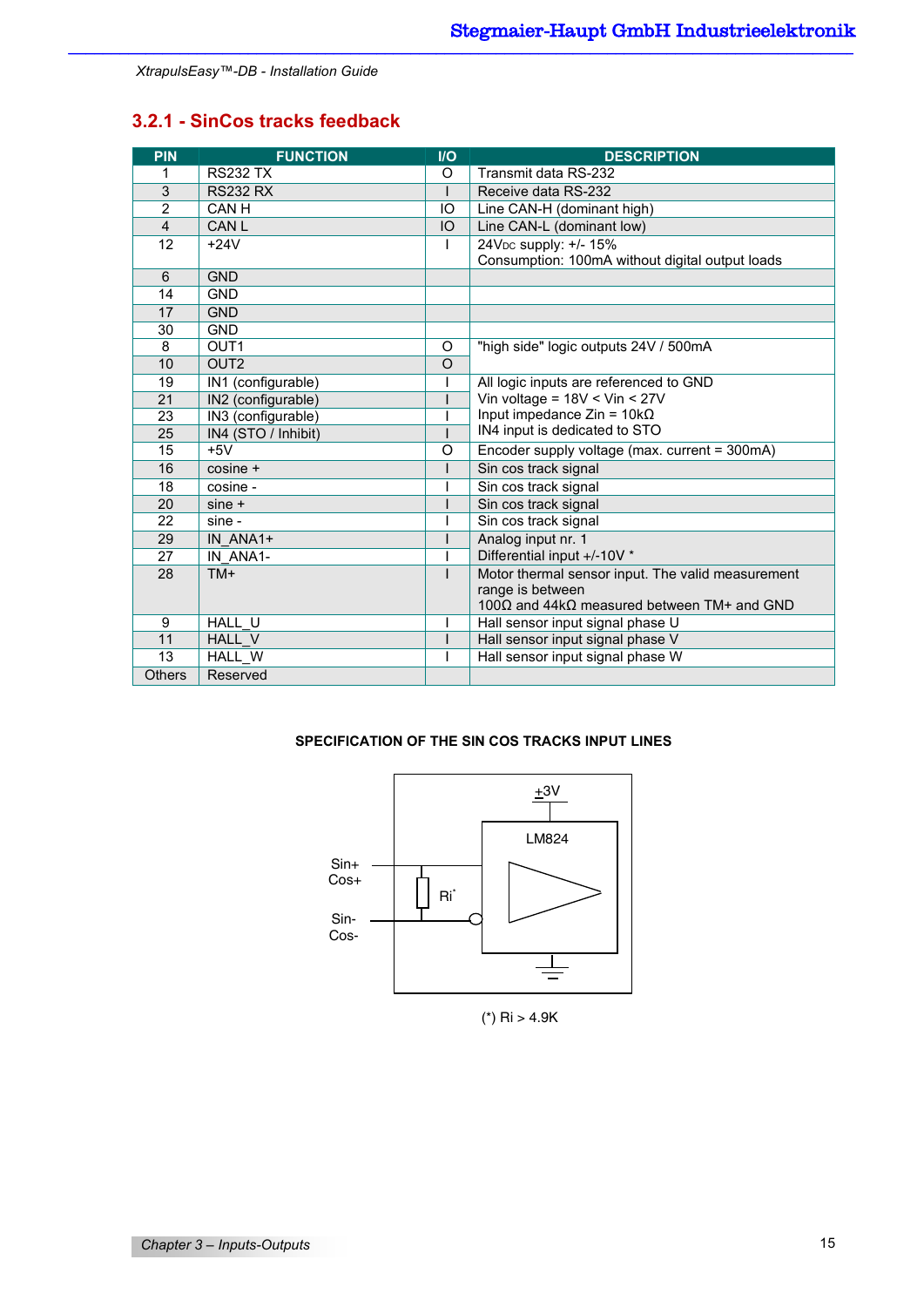## **3.2.2 - Encoder feedback**

| PIN             | <b>FUNCTION</b>     | $1/O$    | <b>DESCRIPTION</b>                                |
|-----------------|---------------------|----------|---------------------------------------------------|
| 1               | <b>RS232 TX</b>     | O        | Transmit data RS-232                              |
| 3               | <b>RS232 RX</b>     |          | Receive data RS-232                               |
| $\overline{2}$  | CAN H               | IO       | Line CAN-H (dominant high)                        |
| $\overline{4}$  | <b>CAN L</b>        | IO       | Line CAN-L (dominant low)                         |
| 12              | $+24V$              |          | 24V <sub>DC</sub> supply: +/- 15%                 |
|                 |                     |          | Consumption: 300 mA without digital output loads  |
| 6               | <b>GND</b>          |          |                                                   |
| 14              | <b>GND</b>          |          |                                                   |
| 17              | <b>GND</b>          |          |                                                   |
| 30              | <b>GND</b>          |          |                                                   |
| 8               | OUT <sub>1</sub>    | O        | "high side" logic outputs 24V / 500mA             |
| 10              | OUT <sub>2</sub>    | $\Omega$ |                                                   |
| 19              | IN1 (configurable)  |          | All logic inputs are referenced to GND            |
| $\overline{21}$ | IN2 (configurable)  |          | Vin voltage = $18V <$ Vin < 27V                   |
| 23              | IN3 (configurable)  |          | Input impedance $Z$ in = 10k $\Omega$             |
| $\overline{25}$ | IN4 (STO / Inhibit) |          | IN4 input is dedicated to STO                     |
| 15              | $+5V$               | O        | Encoder supply voltage (max. current = 300mA)     |
| 18              | A channel           |          | Differential input of the encoder channel A       |
| 16              | A/ channel          |          | Differential input of the encoder channel A/      |
| 22              | <b>B</b> channel    |          | Differential input of the encoder channel B       |
| 20              | B/ channel          |          | Differential input of the encoder channel B/      |
| 5               | Z/ marker pulse     |          | Differential input of the encoder marker pulse Z/ |
| $\overline{7}$  | Z marker pulse      |          | Differential input of the encoder marker pulse Z  |
| 29              | IN ANA1+            |          | Analog input nr. 1                                |
| 27              | IN ANA1-            |          | Differential input +/-10V *                       |
| 28              | $TM+$               |          | Motor thermal sensor input. The valid measurement |
|                 |                     |          | range is between                                  |
|                 |                     |          | 100Ω and 44kΩ measured between TM+ and GND        |
| 9               | <b>HALL U</b>       |          | Hall sensor input signal phase U                  |
| 11              | HALL V              |          | Hall sensor input signal phase V                  |
| $\overline{13}$ | HALL W              |          | Hall sensor input signal phase W                  |
| <b>Others</b>   | Reserved            |          |                                                   |

(\*) For a non differential input signal, ANA1- must be connected to GND on the drive side

## **SPECIFICATION OF THE INCREMENTAL TTL ENCODER INPUT LINES**

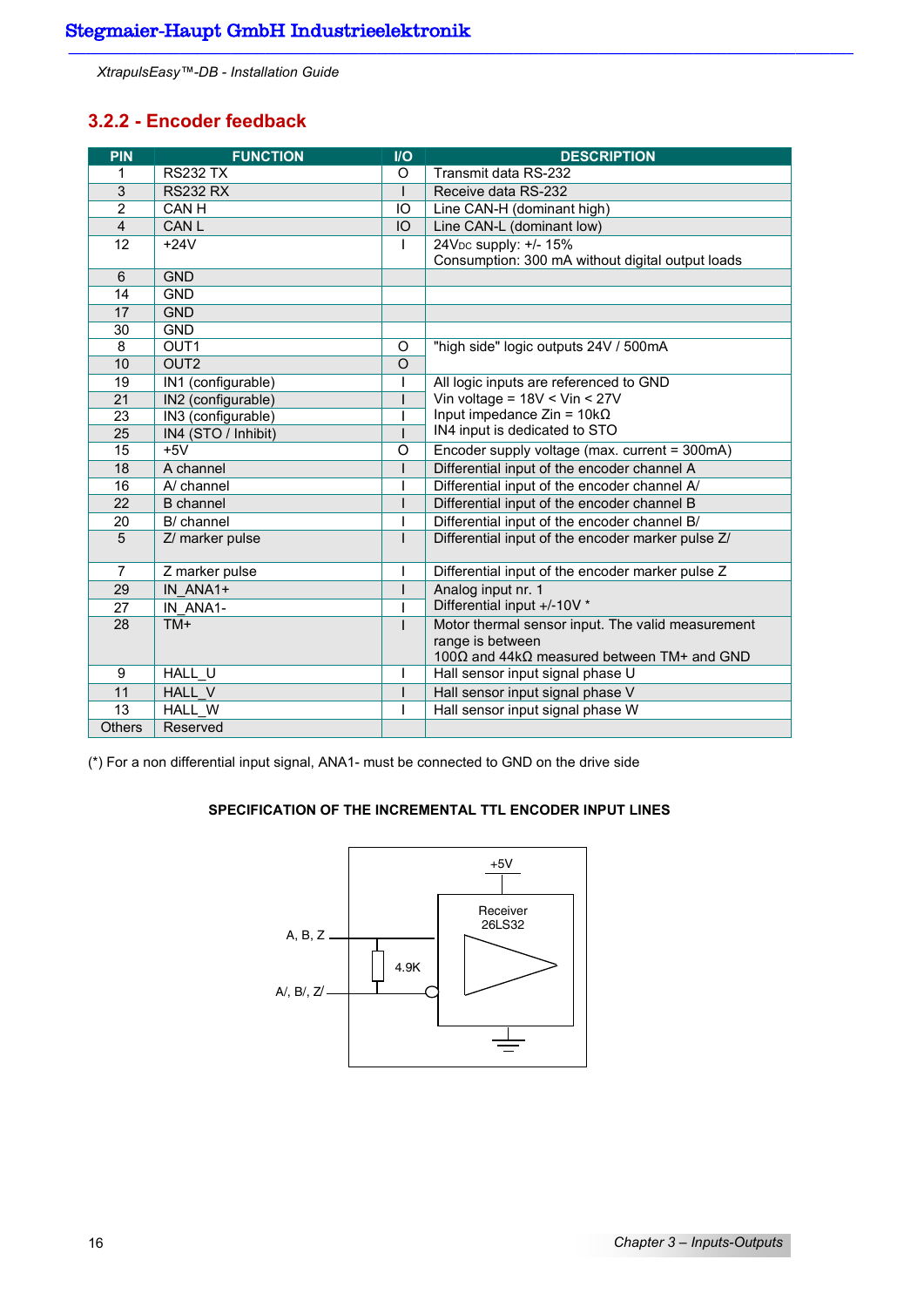## **3.2.3 Equivalent input/output circuits**



Hall inputs are compatible with open collector outputs, without any external component.

#### **Specification of the logic input**



|                    | <b>Minimum</b> | Recommended Maximum' |     |
|--------------------|----------------|----------------------|-----|
| High input voltage | 18V            | 24V                  | 27V |
| Low input voltage  | 0V             | 0V                   | 5V  |

#### **Specification of the logic outputs OUT1 and OUT2**



Digital outputs can be paralleled in order to increase the maximum output current. Be careful to connect all paralleled outputs to the same drive signal.

| <b>Paralleled outputs</b> | <b>Output voltage</b> | <b>Maximum output current</b> |
|---------------------------|-----------------------|-------------------------------|
|                           | 24V                   | 500 <sub>m</sub> A            |
|                           | 24V                   | 900mA                         |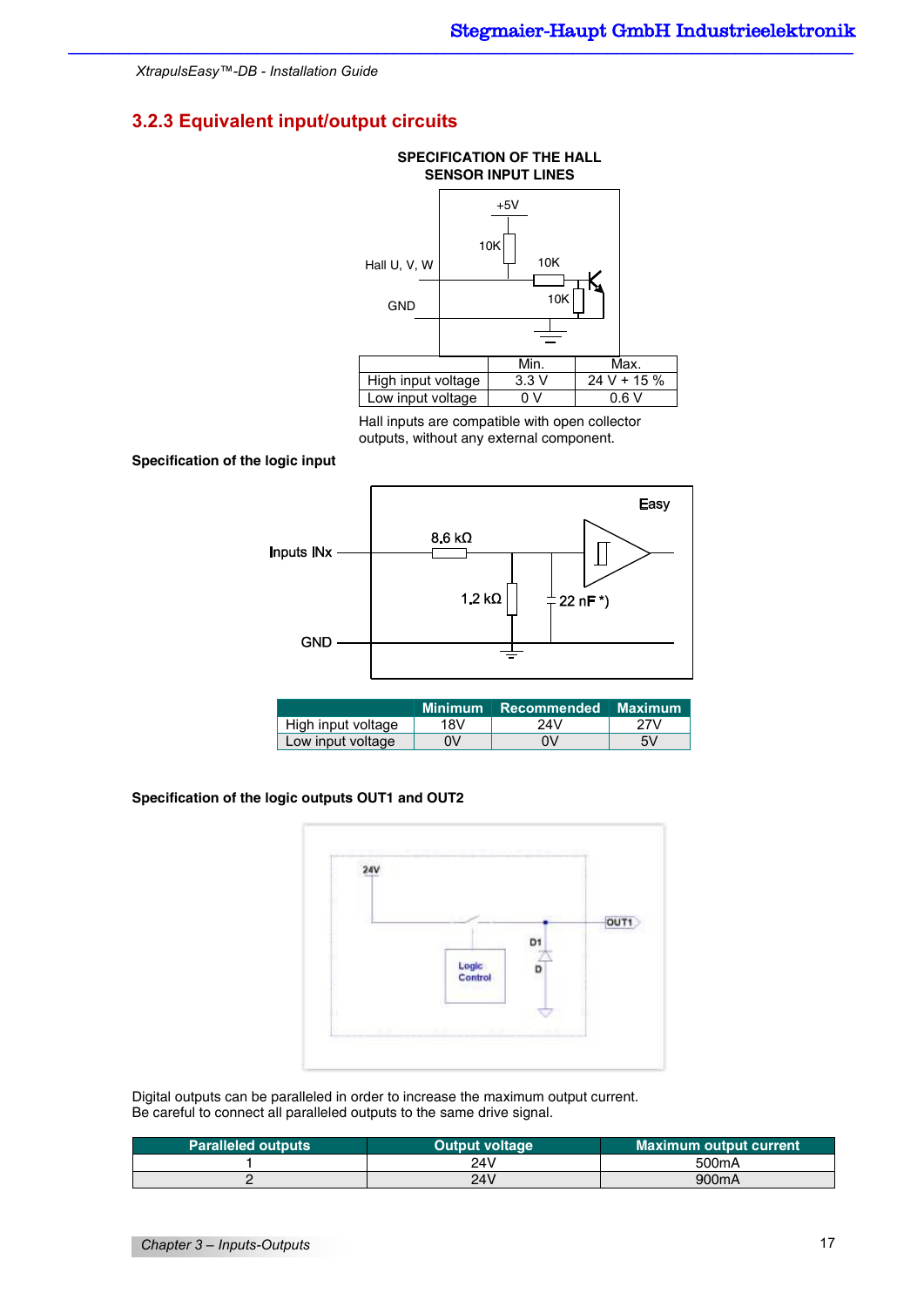**Specification of the analog inputs ANA1+/-**



## **3.3 - X9: POWER CONNECTORS**

The power connector is a 2,54mm pitch 2x17 header.

Recommended mating references are listed below

| <b>MANUFACTURER</b> | <b>REFERENCE</b> |
|---------------------|------------------|
| <b>FCI</b>          | 87606-317LF      |
| <b>HARWIN</b>       | M20-7831746      |
| <b>SAMTEC</b>       | SSQ-117-01-G-D   |
| F-TFC               | BI 2-034-S842-55 |

| <b>PIN</b>                              | <b>SIGNAL</b> | $1/O$   | <b>FUNCTION</b>         | <b>DESCRIPTION</b>                              |
|-----------------------------------------|---------------|---------|-------------------------|-------------------------------------------------|
| 1                                       |               |         |                         |                                                 |
| $\overline{2}$                          |               |         |                         |                                                 |
| $\overline{3}$                          | $\sf U$       | O       | Motor phase U           |                                                 |
| $\overline{\mathbf{4}}$                 |               |         |                         |                                                 |
| $\overline{5}$                          |               |         |                         |                                                 |
| $\overline{6}$                          |               |         |                         |                                                 |
| $\overline{7}$                          |               |         |                         |                                                 |
| 8                                       |               |         |                         |                                                 |
| $\boldsymbol{9}$                        | $\vee$        | $\circ$ | Motor phase V           | Motor cable shield must be connected over 360°. |
| 10                                      |               |         |                         |                                                 |
| 11                                      |               |         |                         |                                                 |
| 12                                      |               |         |                         |                                                 |
| 13                                      |               |         |                         |                                                 |
| 14                                      |               |         |                         |                                                 |
| 15                                      | W             | O       | Motor phase W           |                                                 |
| 16                                      |               |         |                         |                                                 |
| 17                                      |               |         |                         |                                                 |
| 18                                      |               |         |                         |                                                 |
| 19                                      |               |         |                         |                                                 |
| 20                                      |               |         |                         |                                                 |
| 21                                      |               | IO      |                         |                                                 |
|                                         | DC-           |         | Negative DC bus voltage | DC- is internally connected to GND              |
|                                         |               |         |                         |                                                 |
|                                         |               |         |                         |                                                 |
|                                         |               |         |                         |                                                 |
| 22<br>$\overline{23}$<br>24<br>25<br>26 |               |         |                         |                                                 |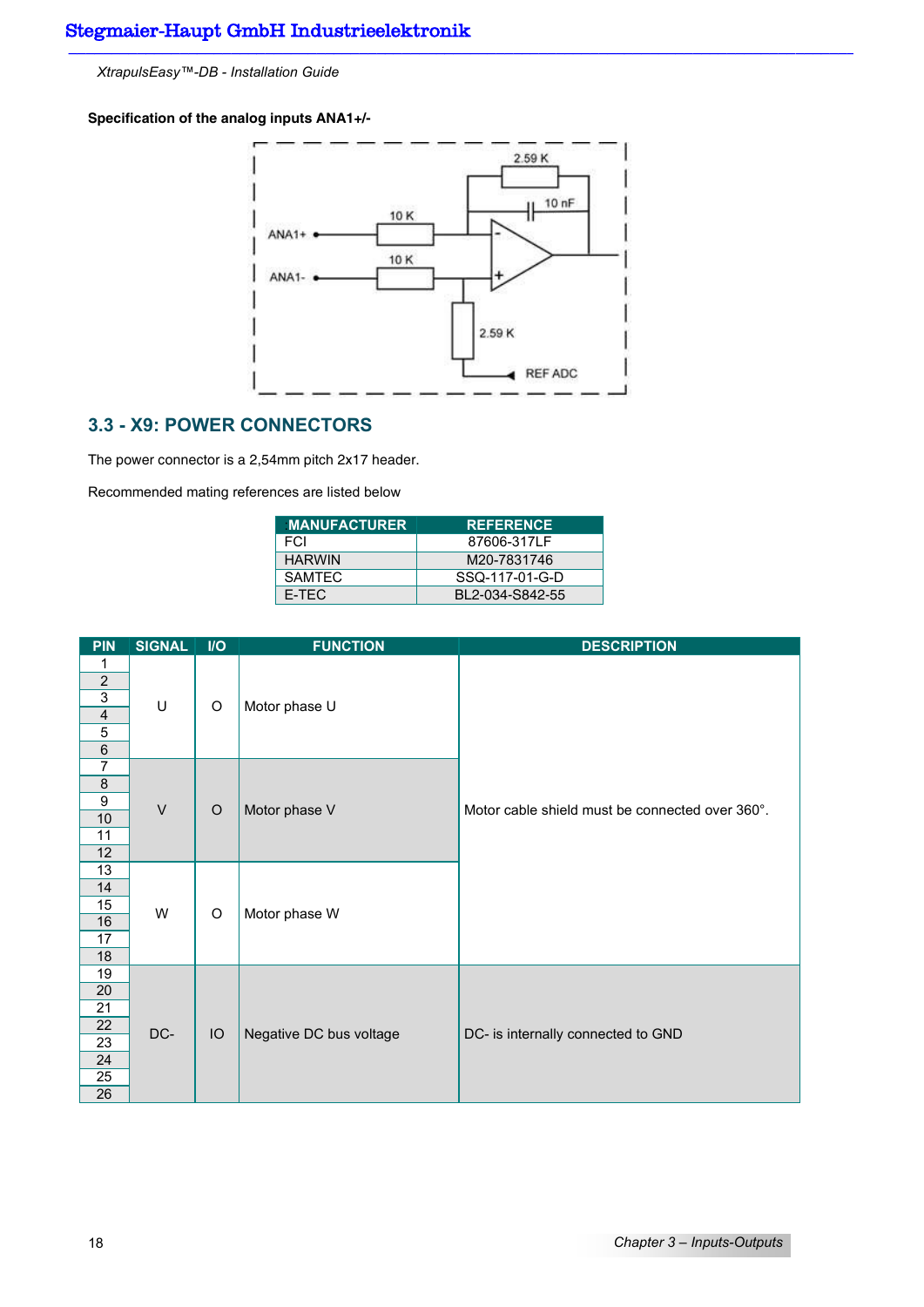| 27              |     |    |                         |                         |
|-----------------|-----|----|-------------------------|-------------------------|
| 28              |     |    |                         |                         |
| 29              |     |    |                         |                         |
| 30 <sup>°</sup> | DC+ | IO | Positive DC bus voltage | 24V to 60V power supply |
| 31              |     |    |                         |                         |
| 32              |     |    |                         |                         |
| 33              |     |    |                         |                         |
| 34              |     |    |                         |                         |

#### **IMPORTANT**

Motor cable must be shielded.

The 360° shield connection must be ensured by metallic collars and connected to the ground reference potential. The GND wire of the motor cable MUST be connected to

See section 4.1 for grounding and shielding precautions.

## **3.4 - MECHANICAL MOUNTING**

Four 3,2mm holes are provided to allow mechanical fasten of the drive. Recommended spacer length is 12mm.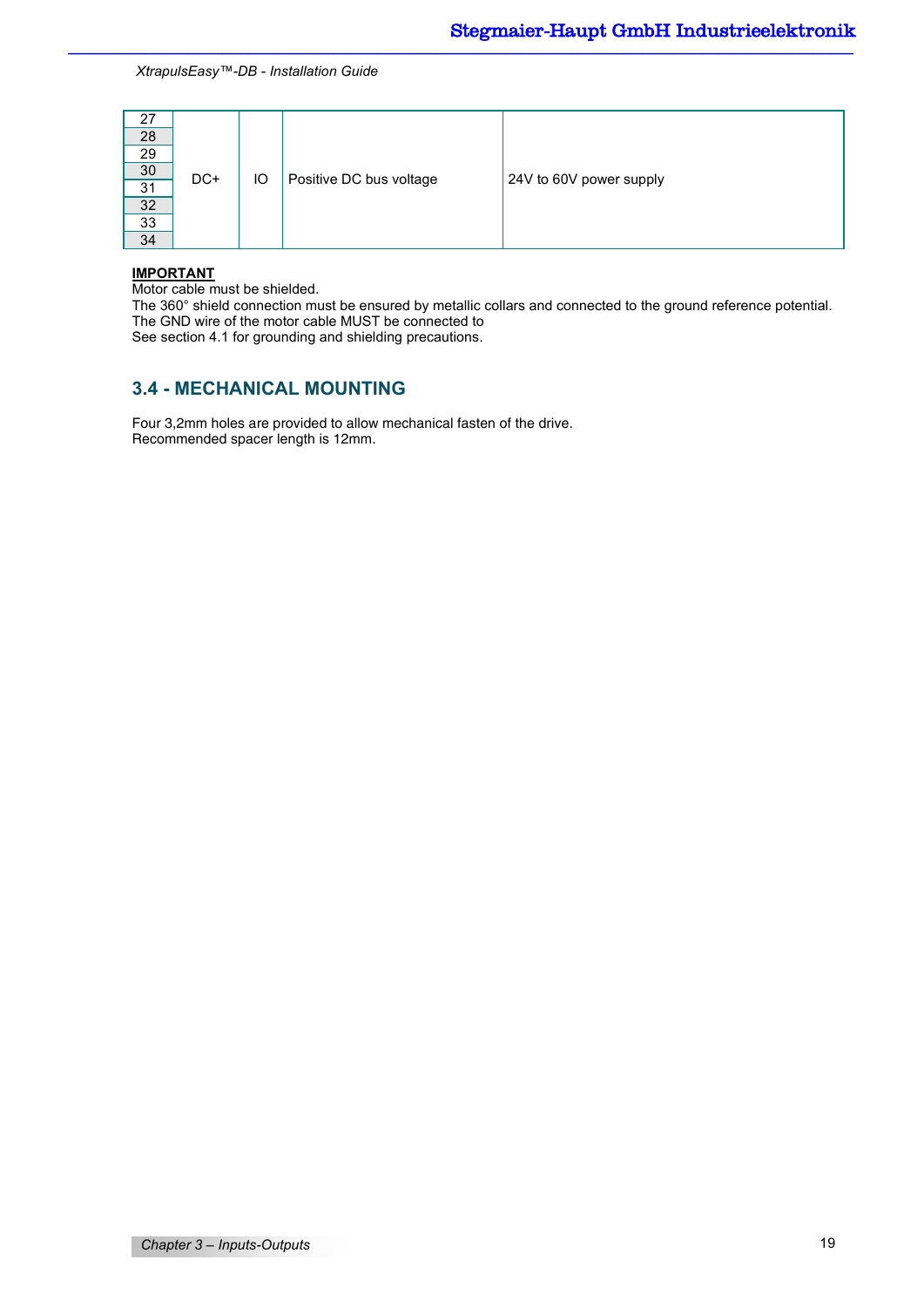## Chapter 4 - Design recommendations

## **4.1 - MOTHERBOARD DESIGN**

## **4.1.1 - Copper section**

The copper section for motor phases U V W and power source must be **at least 0.3mm²** on external layers.

However, in order to optimize the thermal behaviour (temperature rise less than 10°C), we recommend to maximize the current ability of the design by:

- Using at least 4-layer PCBs and at least 35µm finished copper thickness,
- Using maximum trace width according to the connector pitch  $= 7$ mm.

Note: External layers allow a current 3 times higher than internal layers, thanks to natural convection.

On a multi-layer PCB, power trace patterns should be stacked to avoid coupling problems.

## **4.1.2 - Power and signal separation**

Best practice is to keep a physical separation between power and low voltage signals on all stacked layers at the same time:

- It allows thermal separation.
- It allows electrical separation.

To avoid coupling between low level signals and power traces, the following rules must be observed:

- Never route together the power phases and the feedback signals.
- Keep a GND trace between the power phases (or power source) and logic signals.
- Differential signals (ex: CANOpen, Resolver) must be routed in respect of differential state of the art rules.

## **4.1.3 - External capacitors and decoupling**

#### **4.1.3.1 - 24V supply**

A 220µF 35V aluminum capacitor placed on the host PCB near each drive is recommended for a proper +24V decoupling.

**Note:** The 24 V and power supply protection on source side must be ensured by the user.

#### **4.1.3.2 - DC Bus Capacitors**

At least, a 470µF /100V capacitor must be placed at the nearest of each drive.

If the DC bus power supply is provided by a battery, the energy reflected by the motor during deceleration phases will recharge it.

Check the battery can support the max current reflected.

If the DC bus power supply is provided by a no current-reversible power supply (e.g. switch-mode power supply), additional capacitors will be necessary.

Proceed by increasing the total amount of the DC bus capacitor bank until the overvoltage fault does not appear anymore during deceleration phases.

Note: Emergency stops are generally the most regenerative phase since all axes decelerate simultaneously. A protection diode may be necessary to avoid overvoltage on non-reversible supply.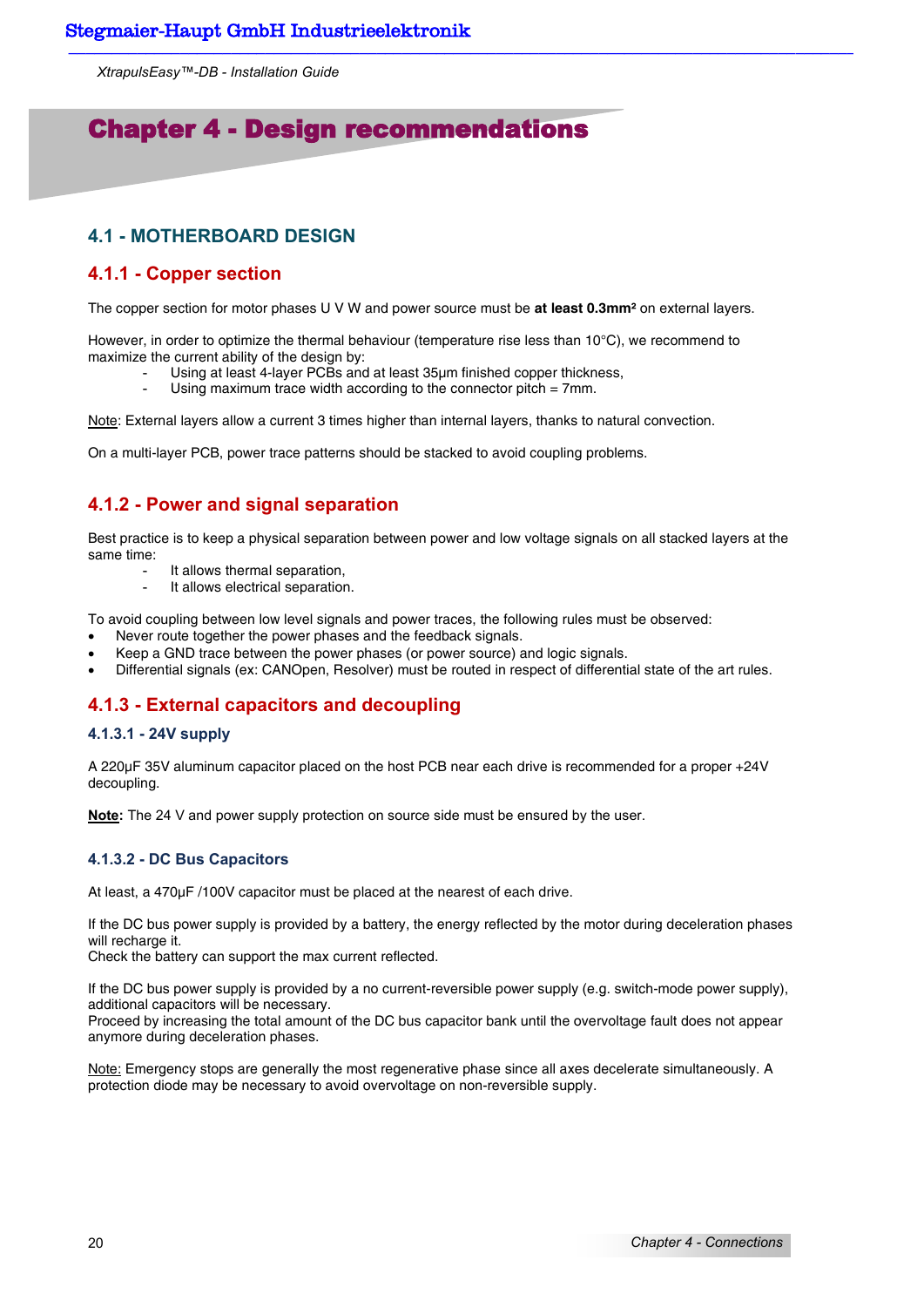## **4.1.4 - Shielding and grounding**

A good shielding and ground connection of the cables is mandatory for ensuring a proper operation. To ensure the correct EMC grounding of the whole system (drive-cable-motor), the following rules must be observed:

- If possible, use an aluminum chassis as voltage reference (a closed metal case is even better)
	- The motor cable shield must be connected to the chassis.
- Connecting DC- and the PE conductor together will improve EMC behaviour.

A mounting example is shown below:



## **4.1.5 - Impedance matching resistor**

- 120 Ohm resistors should be provided between encoder lines.
- A 120 Ohm resistor must be placed across CAN lines at the end of the CAN daisy chain.

## **4.2 - PROTECTIONS**

## **4.2.1 - Auxiliary power supply**

The final user has to provide an isolated auxiliary  $24V_{DC}$  +/-15% supply (e.g. with isolation transformer) for the auxiliary supply input, protected by a 3A fuse or circuit breaker.

### **4.2.2 - Power supply**

The recommended protection is a D-type: current for 1s = 10 x rated current. The maximum power supply short-circuit power must not exceed 5000Arms.

On **XtrapulsEasy™** drives, the recommended fuse or circuit breaker rating is:

|                          | Recommended D-type l<br>protection rating |
|--------------------------|-------------------------------------------|
| $\vert$ Easy-ak-60/45-DB | 16A                                       |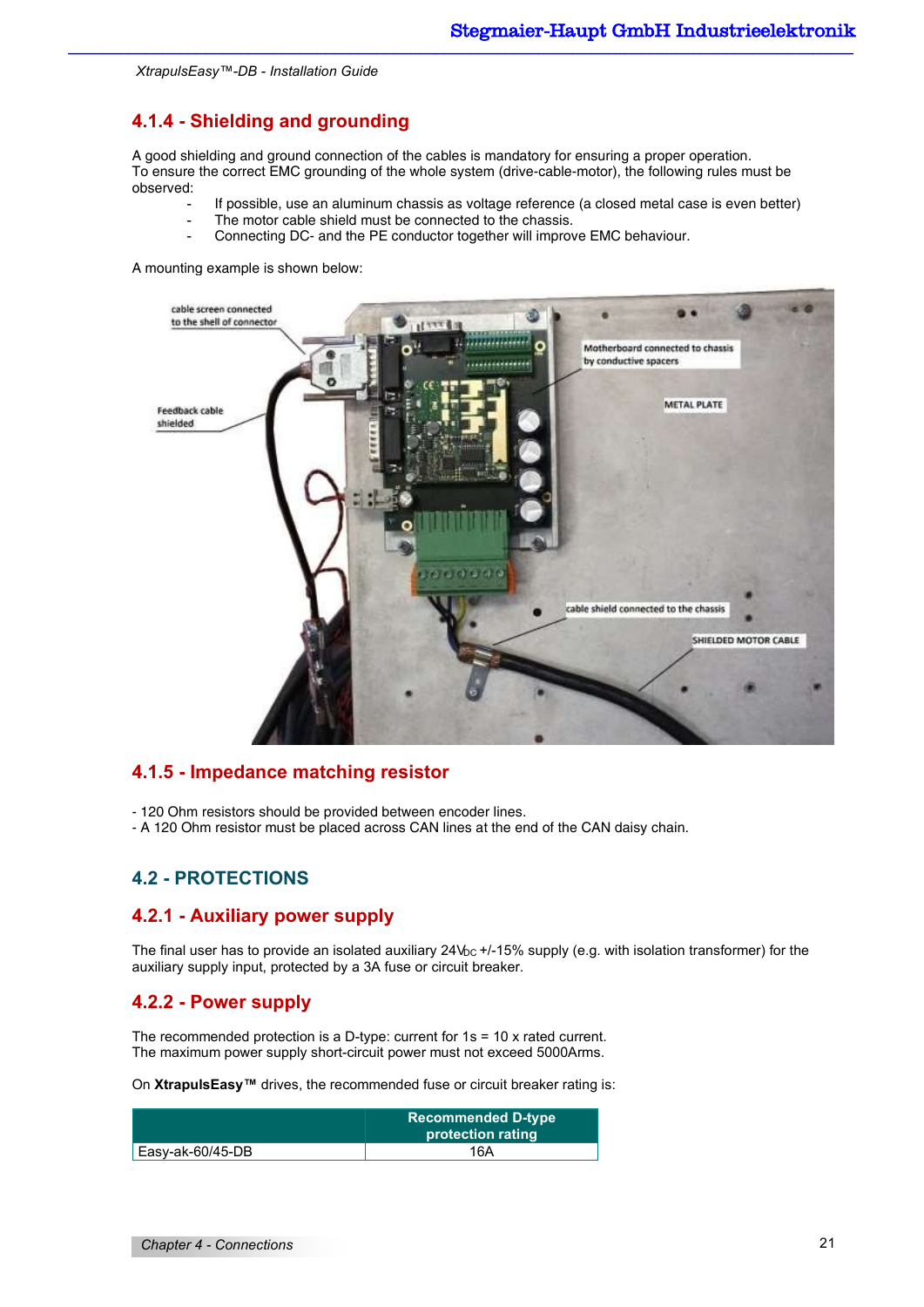## **4.3 - ACCESSORIES AND CONNECTIONS**

## **4.3.1 - Connection of a backup battery**



The XtrapulsEasy™ drive consumption is less than 100mA with 24V<sub>bC</sub>. So, a 24V / 30A/h battery can keep the drive powered during approx. 10 days. This backup method is interesting for saving the machine initialization as well as the axis position even when moving with the mains switched off.

#### **4.3.2 - Multi-axis connection of the serial link**



RT = 120Ω terminal resistor connected between CAN-L and CAN-H lines

The parameterization of all axes is made by one single connection to the first axis via the serial link RS232. The other axis are parameterized via the CAN bus.

## **4.4 - WIRING INSTRUCTIONS**

According to the EN61000.4-2-3-4-5 and EN55011 standards.

### **4.4.1 - Motor, resolver and encoder cables**

Motors, resolvers and encoders are grounded via their housing. Cable inputs must be made by means of metal connectors with collars allowing the 360° shield connection.

The resolver cable must be pair twisted and shielded (sin, cos, ref.). Motor cables MUST also be shielded and connected over 360° at both ends.

Encoder inputs A, B, C, D, Z and R require pair twisted and shielded cables. The shield must have a 360° connection via metallic collars at both ends.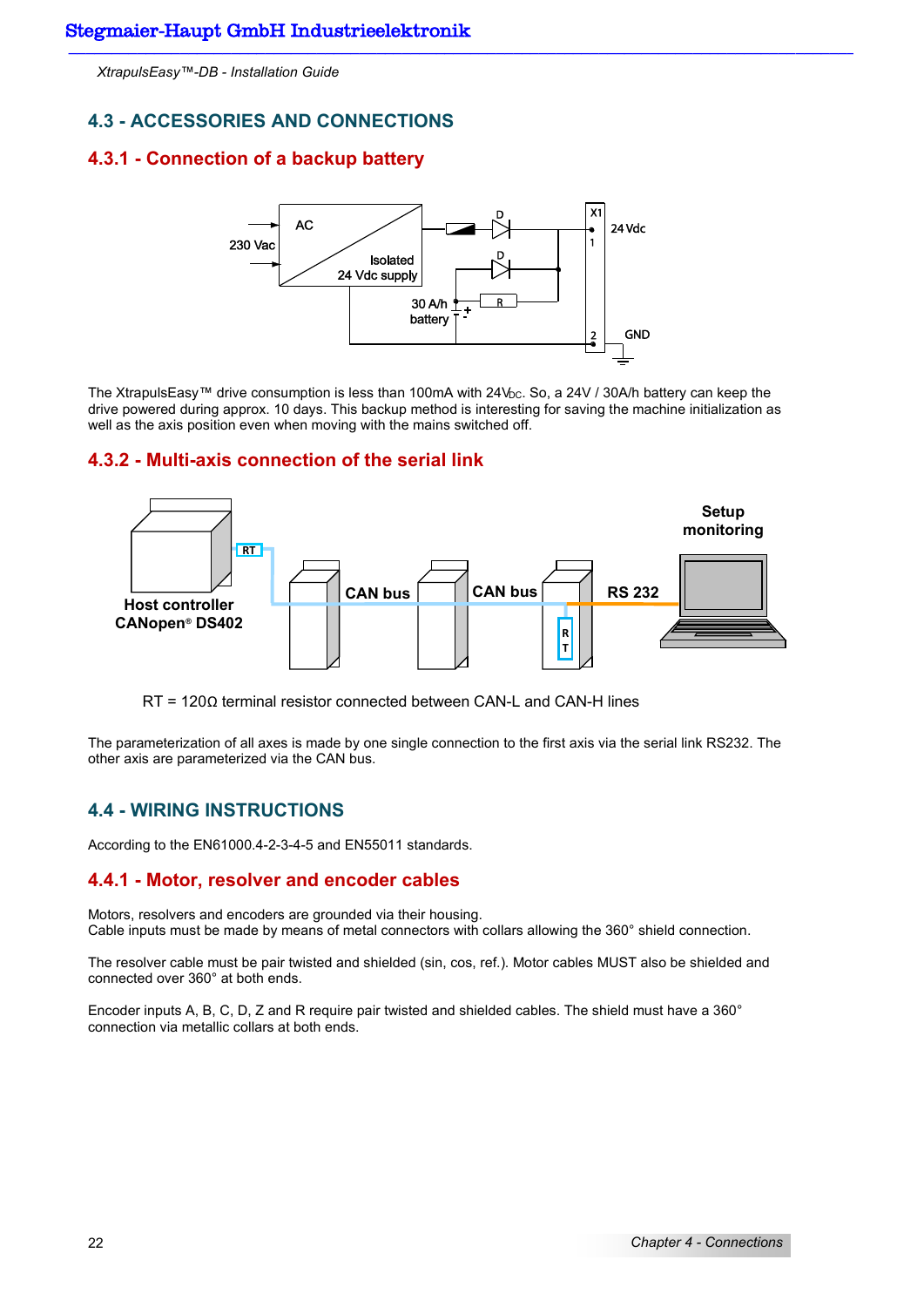Check that the voltage drop in the power supply lines of the encoder cable is complying with the technical specifications of the encoder. The voltage drop value for a given cable is calculated as follows:

$$
\Delta U[V]{=}40.10^{-6} \frac{L[m].I[mA]}{S[mm^2]}
$$

with  $\Delta U$ : voltage drop in volts

- Lc: cable length in meters
- I: encoder current in milliamps (see technical specifications)
- S: section in square millimetres

Due to this voltage drop:

- $\bullet$  An encoder with a wide power supply voltage range should be selected,
- If the encoder has power supply SENSE feedback lines, they can be connected to the power supply lines in order to reduce the voltage drop by the half (the SENSE feedback signal is not used in this drive).

Brake equipped motors must also have their brake cables shielded in order to be EMC compliant.

#### **Maximum cable length:** 100m.

For cable length > 25m, we advise:

- the use of the maximum cable section allowed by the connectors,
- the mounting of a reactance with an inductive value between 1% and 3% of the motor inductive value for the motor cable. The reactance inductive value must be taken into account in the calculation of the current loops. The current rating of the reactance must be higher than or equal to the drive rating.

The reactance must be mounted at the drive output.

Due to the use of a reactance, a shielded cable is not mandatory anymore. A more complex sinus filter type B84143V x R127 by company Epcos may also be mounted instead of the reactance.

#### **UNDESIRABLE EFFECTS OF MOTOR CABLES LONGER THAN 25M:**

- Heating of the power module, the motor and the cable.

- High overvoltage on the motor windings, involving a shortening of their lifetime.

The reactance reduces the undesirable effects on motor and drive but it may be quite heated. This requires an appropriate fan.

## **4.4.2 - Serial link and CAN communication cables**

Serial link and CAN communication cables must also be shielded according to the shield connection recommendations above.



#### **CAUTION!**  Control cables (resolver, serial link, CAN) and power cables must be connected and disconnected with the drive **turned OFF**.

Reminder:

The power voltage may remain several minutes at the power capacitor terminals. A contact with high voltage may involve severe physical damage.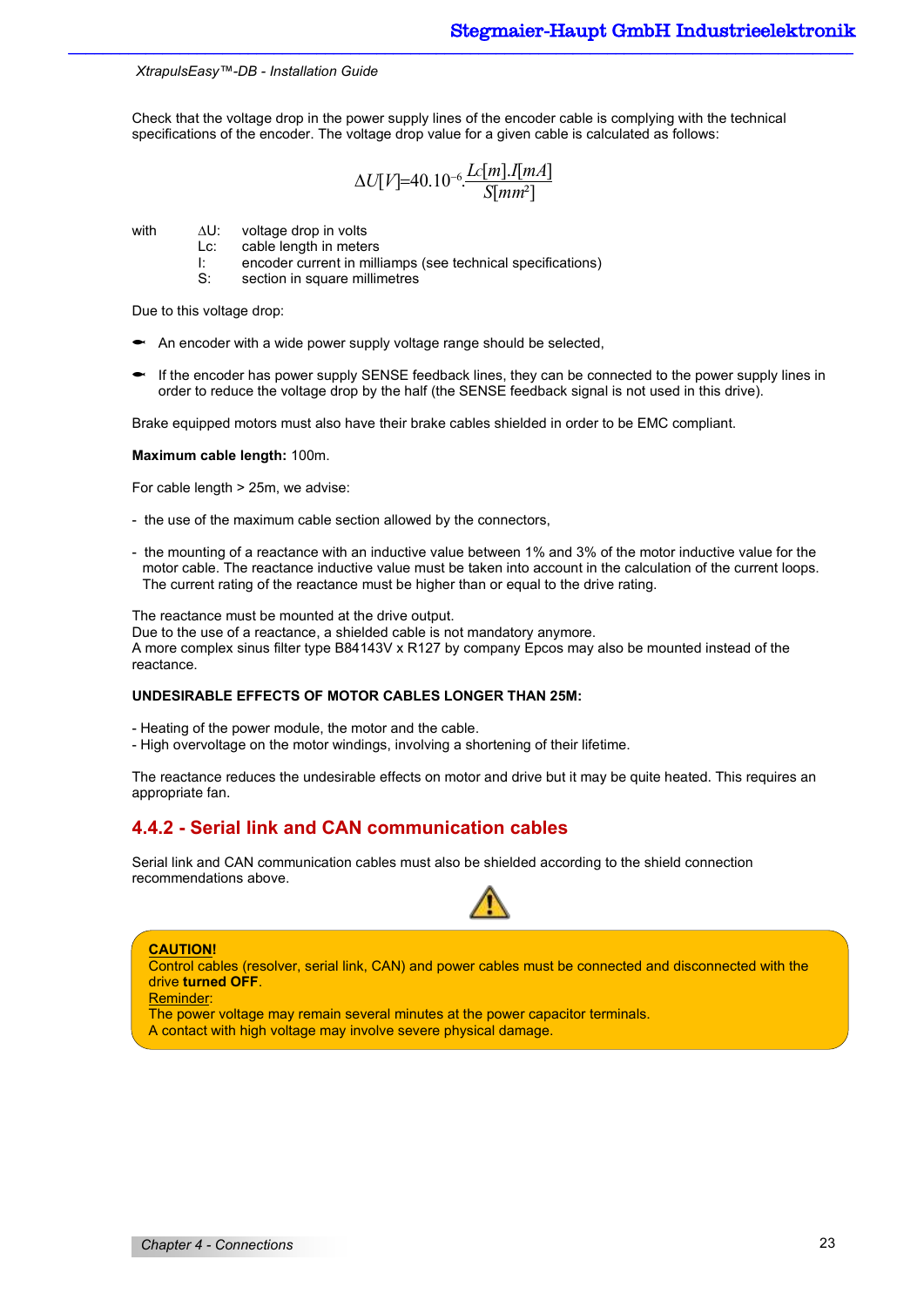## **4.4.3 - Very important**

Check the connections, especially of the 24V<sub>DC</sub> and power supplies. Check that the housing serigraphy actually corresponds to the power connections.

Check that the STO/INHIBIT input is powered.

Check for the correct groundings as well as the 360° shield connections.



#### **WARNING !**

During the machine adjustments, drive connection or parameterization errors may involve dangerous axis movements. It is the user's responsibility to take all necessary steps in order to reduce the risk of uncontrolled axis movements during the operator's presence in the pertaining area.

## **4.4.4 - Connection of the 24V<sub>DC</sub> supply**

The red **Err** LED on the front panel must be flashing ("Undervolt." error). The **AOK** signal is high. The power voltage relay (Rpu) can then be controlled according to the recommendations of section 4.1.4.

## **4.4.5 - Connection of the DC Bus**

The red **Err** front panel LED must be unlit.

Note: If a fault occurs, the red **Err** LED remains continuously lit.

## **4.4.6 - Starting procedure**

See **XtrapulsEasy™ – User Guide.**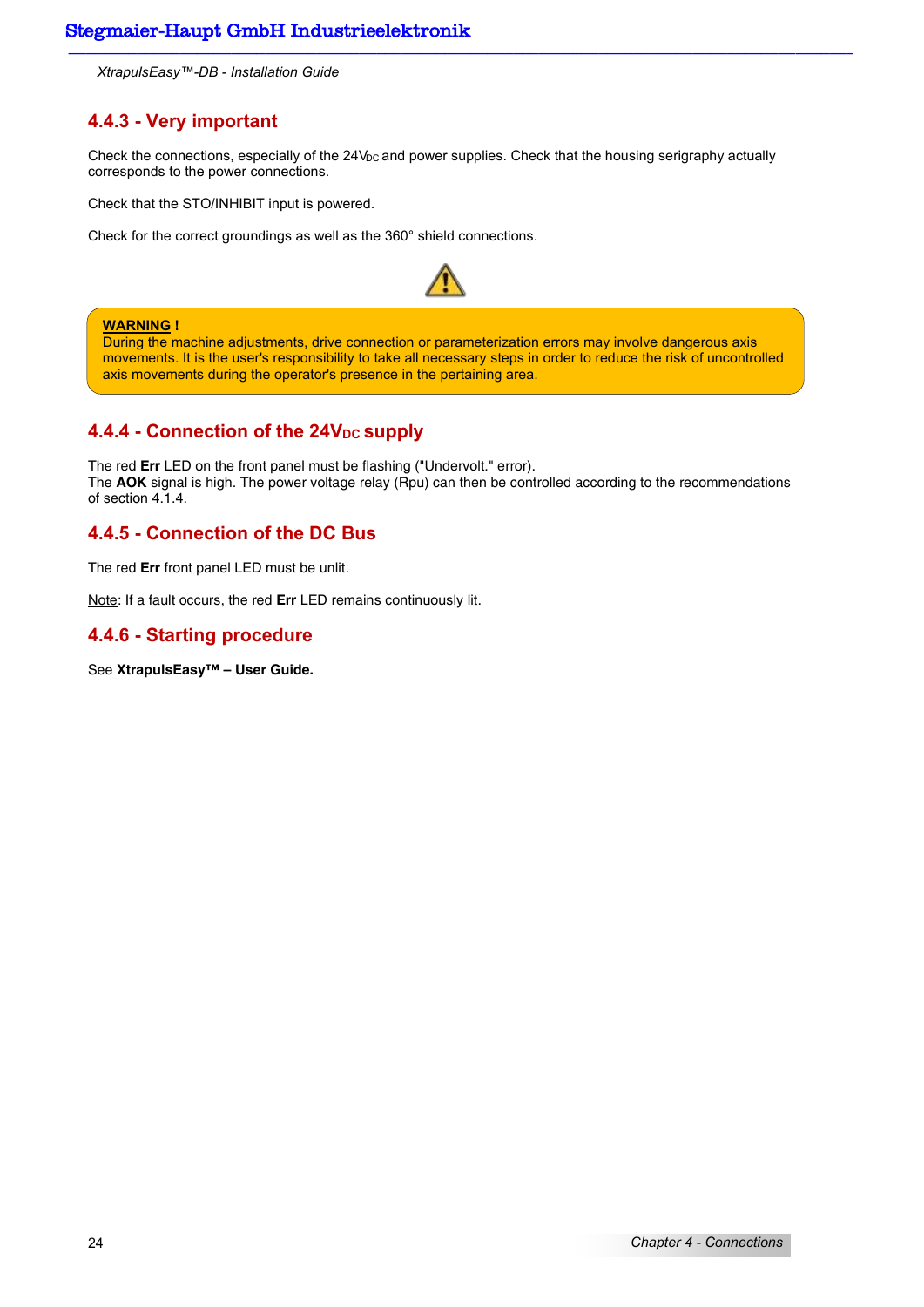## **4.5 - CHAINING DRIVES**

## **4.5.1 - AOK chaining with XtrapulsEasy™ drives only**



Note: Maximum delay for the power relay deactivation: number of XtrapulsEasy™ drives x 1ms.

## **4.5.2 - AOK chaining with XtrapulsEasy™ and XtrapulsPac drives together**



**Example 1** 



 XtrapulsEasy™ inputs and outputs must be configured according to the wiring diagram. Note: Maximum delay for the power relay deactivation: number of XtrapulsEasy™ drives x 1ms.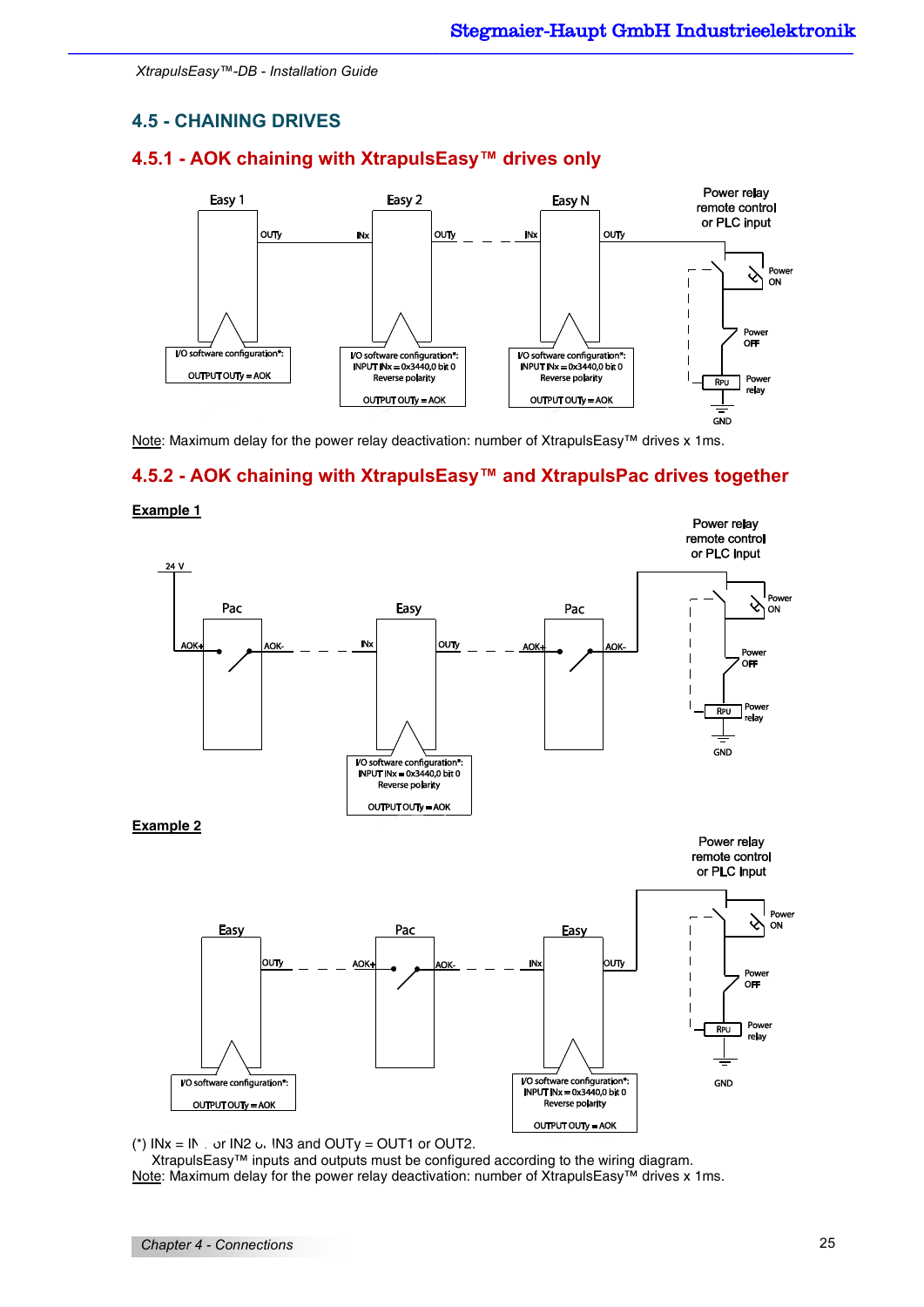## Chapter 5 - Appendix

## **5.1 - DEVELOPMENT KIT "DEV01"**

The purpose of the development kit is to evaluate the drive performance before designing your own board. It provides extend connectors identical to XtrapulsEasy™ 60V Standard series.

## **5.1.1 - Overview of the development kit**

The following drawing shows the development kit with its associated connectors and options.

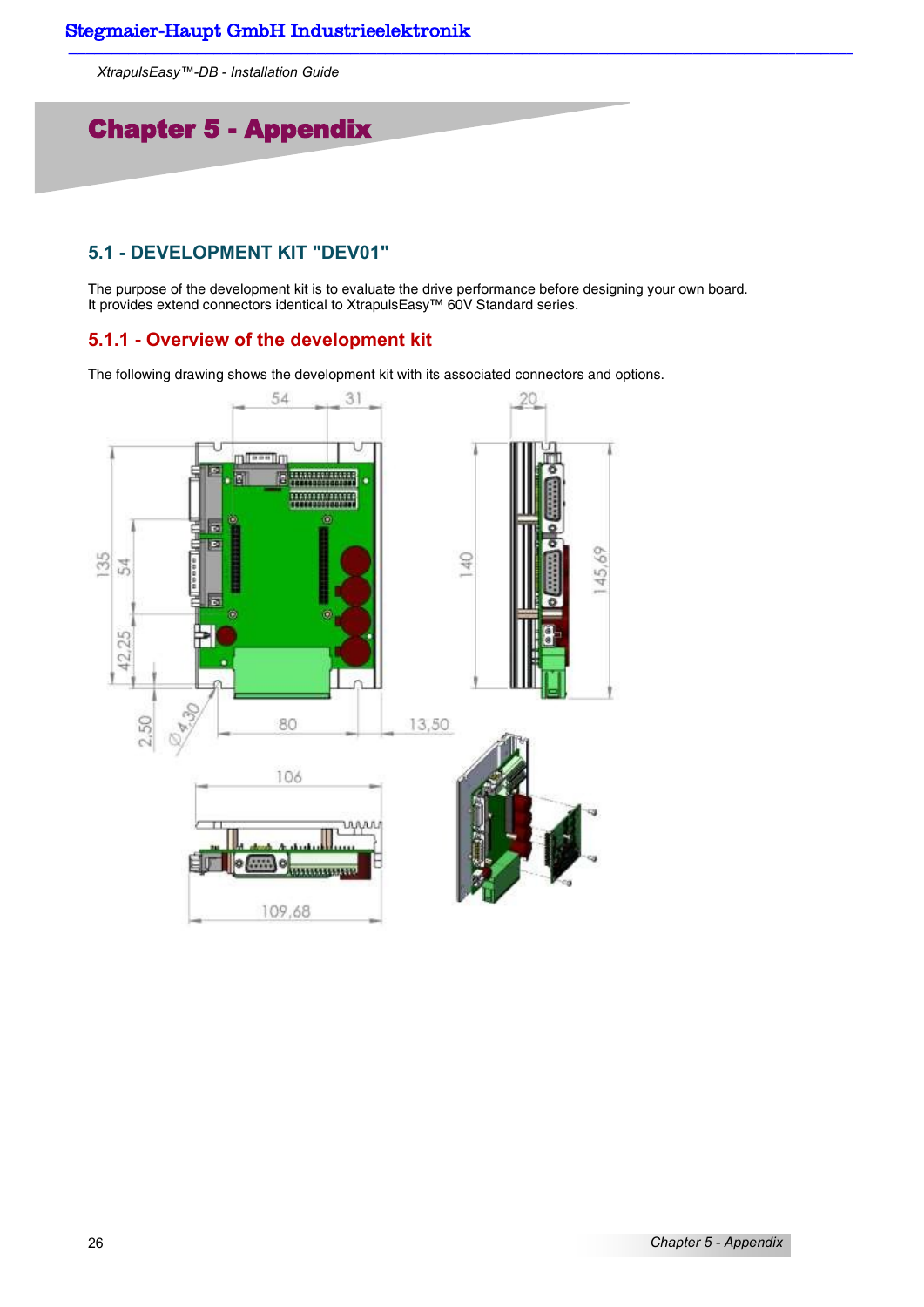## **5.1.2 - Connector details**

## **5.1.2.1 - X1 connector: Feedback**

SUB D 15 PIN FEMALE CONNECTOR

## A - Resolver feedback

| PIN.            | <b>FUNCTION</b>    | $\overline{U}$ | <b>DESCRIPTION</b>                                          |
|-----------------|--------------------|----------------|-------------------------------------------------------------|
| 12              | TC-                |                | Motor thermal sensor inputs. The valid measurement range is |
| 13              | $TC+$              |                | between 100 $\Omega$ and 44k $\Omega$ .                     |
| 2               | $S3$ (cosine +)    |                | Resolver signal                                             |
| 10 <sup>°</sup> | S1 (cosine -)      |                | Resolver signal                                             |
| 11              | $S2$ (sine +)      |                | Resolver signal                                             |
| 3               | $S4$ (sine -)      |                | Resolver signal                                             |
| 5               | $R1$ (reference +) | O              | Resolver signal                                             |
| 4               | R2 (reference -)   | O              | Resolver signal                                             |
| Others          | Reserved           |                |                                                             |

#### B – Sin cos track feedback

| <b>PIN</b>      | <b>FUNCTION</b> | <b>I/O</b> | <b>DESCRIPTION</b>                                          |
|-----------------|-----------------|------------|-------------------------------------------------------------|
| 12              | TC-             |            | Motor thermal sensor inputs. The valid measurement range is |
| 13              | TC+             |            | between $100\Omega$ and $44k\Omega$ .                       |
| 2               | $S3$ (cosine +) |            | Sin cos tracks                                              |
| 10 <sup>1</sup> | S1 (cosine -)   |            | Sin cos tracks                                              |
| 11              | $S2$ (sine +)   |            | Sin cos tracks                                              |
| 3               | $S4$ (sine -)   |            | Sin cos tracks                                              |
| Others          | Reserved        |            |                                                             |

#### C - Encoder feedback

| <b>PIN</b> | <b>FUNCTION</b>  | $II$ | <b>DESCRIPTION</b>                                                 |
|------------|------------------|------|--------------------------------------------------------------------|
| 9          | Z/ marker pulse  |      | Differential input of the encoder marker pulse Z/                  |
|            | Z marker pulse   |      | Differential input of the encoder marker pulse Z                   |
| 2          | A/ channel       |      | Differential input of the encoder channel A/                       |
| 10         | A channel        |      | Differential input of the encoder channel A                        |
| 11         | B/ channel       |      | Differential input of the encoder channel B/                       |
| 3          | <b>B</b> channel |      | Differential input of the encoder channel B                        |
|            | $+5V$            | O    | Encoder supply voltage (max. current = 300mA)                      |
| 8          | <b>GND</b>       | O    | Encoder supply GND                                                 |
| 6          | <b>HALL U</b>    |      | Hall sensor input signal phase U                                   |
| 14         | <b>HALL V</b>    |      | Hall sensor input signal phase V                                   |
| 15         | <b>HALL W</b>    |      | Hall sensor input signal phase W                                   |
| 12         | TC-              |      | Motor thermal sensor input. The valid measurement range is between |
| 13         | $TC+$            |      | 100 $\Omega$ and 44k $\Omega$ .                                    |
| Others I   | Reserved         |      |                                                                    |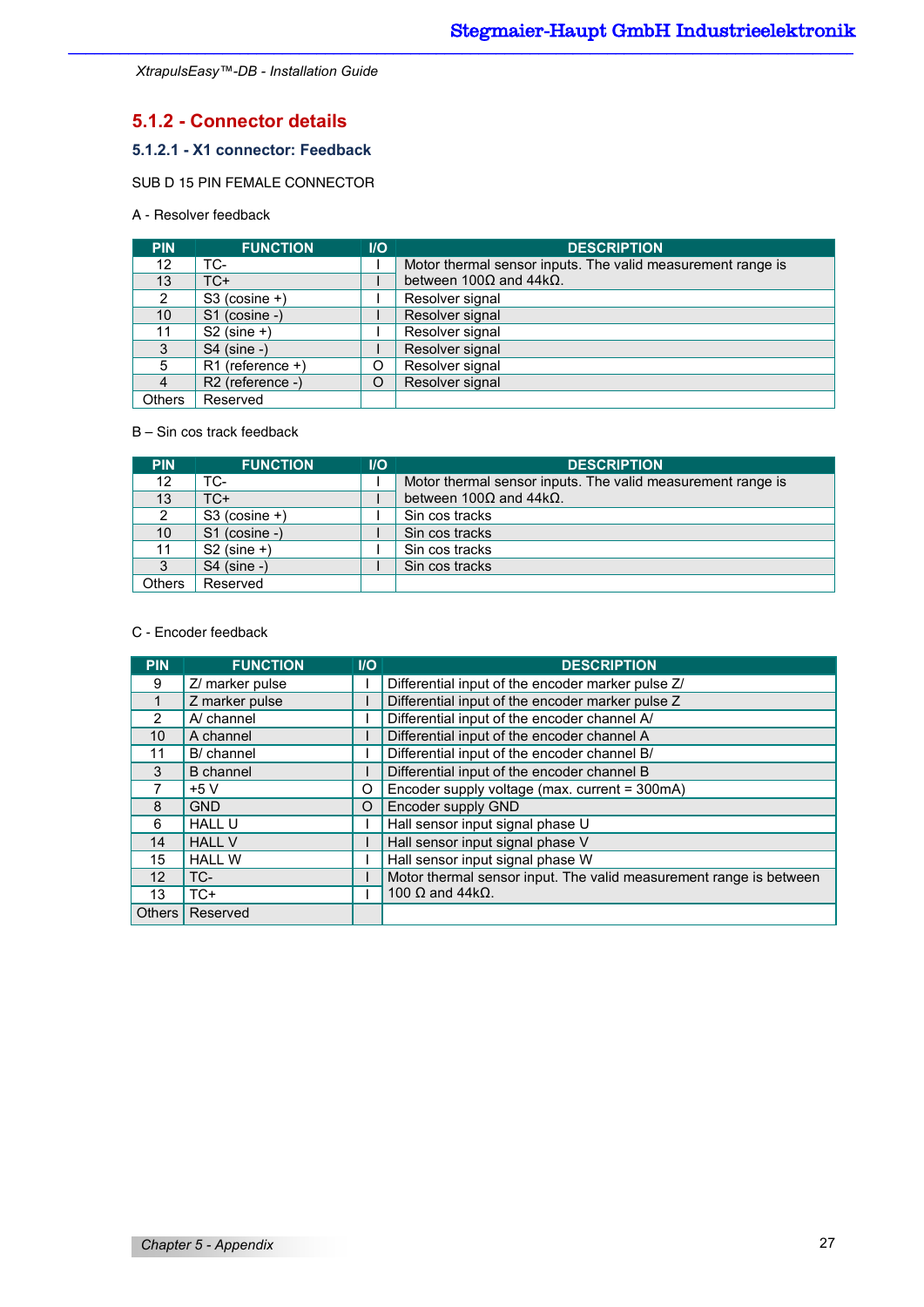### **5.1.2.2 - X2 connector: Input / Output**

#### SUB D 15 PIN MALE CONNECTOR

| <b>PIN</b>     | <b>FUNCTION</b>                        | $\overline{U}$ | <b>DESCRIPTION</b>                            |
|----------------|----------------------------------------|----------------|-----------------------------------------------|
|                | IN1 (configurable)                     |                | All logic inputs are referenced to GND        |
| $\overline{2}$ | IN2 (configurable)                     |                | Vin voltage = $18V <$ Vin < $27V$             |
| 3              | IN3 (configurable)                     |                | Input impedance $Z$ in = 10k $\Omega$         |
| $\overline{4}$ | IN4 (STO/INHIBIT)                      |                | IN4 input is dedicated to STO                 |
| 15             | Differential encoder output channel A+ | O              | Differential encoder outputs                  |
| 8              | Differential encoder output channel A- | O              | Signals directly provided by the TTL encoder. |
| 14             | Differential encoder output channel B+ | O              |                                               |
| 7              | Differential encoder output channel B- | O              |                                               |
| 13             | Differential encoder output marker Z+  | O              |                                               |
| 6              | Differential encoder output marker Z-  | $\Omega$       |                                               |
| 9              | OUT <sub>1</sub>                       | O              | "high side" logic outputs 24V / 500mA         |
| 10             | OUT <sub>2</sub>                       | O              |                                               |
| 11             | <b>GND</b>                             | $\Omega$       |                                               |
| 12             | $ANA1+$                                |                | Analog input nr. 1                            |
| 5              | ANA <sub>1</sub> -                     |                | Differential input +/-10V *                   |

(\*) For a non-differential input signal, ANA1- must be grounded on the drive side.

#### **5.1.2.3 - X3 connector: +24 V**

Manufacturer: Wago Type: Midi connector Reference: 721-102/026-000

| <b>PIN</b> | <b>SIGNAL</b> | $\overline{U}$ | <b>FUNCTION</b>                                                                  | <b>DESCRIPTION</b>                              |
|------------|---------------|----------------|----------------------------------------------------------------------------------|-------------------------------------------------|
|            | 24V           |                | Mains isolated $24VDC$ auxiliary                                                 | $24V_{DC}$ supply: +/- 15%                      |
| ◠          | $0V = GND$    |                | power supply<br>OV input referenced to the GND<br>potential on the drive housing | Consumption: 300mA without digital output loads |

#### **5.1.2.4 - X4 connector: Motor phases and power supply**

Manufacturer: Phoenix Contact Type: PC 5/ 7-STCL1-7.62 Reference: 1778117 Tightening torque: 0.7 to 0.8Nm

| <b>PIN</b>     | <b>SIGNAL</b> | <b>IIO</b>               | <b>FUNCTION</b>         | <b>DESCRIPTION</b>                                |
|----------------|---------------|--------------------------|-------------------------|---------------------------------------------------|
|                |               | O                        | Motor phase U           | Shielded motor cable with 360° shield connection. |
| $\overline{2}$ | V             | O                        | Motor phase V           |                                                   |
| 3              | W             |                          | Motor phase W           |                                                   |
| 4              | <b>GND</b>    | UQ                       | GND reference and PE    | Connect GND signal of the chassis and PE cable of |
|                |               |                          | connection              | the motor to this pin.                            |
| 5              | DC-           | I/O                      | DC bus negative voltage |                                                   |
| 6              | $DC+$         | I/O                      | DC bus positive voltage |                                                   |
|                | <b>NC</b>     | $\overline{\phantom{0}}$ | Not used                |                                                   |

#### **IMPORTANT**

Motor cables must be shielded.

The 360° shield connection must be ensured by metallic collars and connected to the ground reference potential. The GND wire of the motor cable MUST be connected to pin 4 of the X4 connector. See section 4.1.4 for grounding and shielding precautions.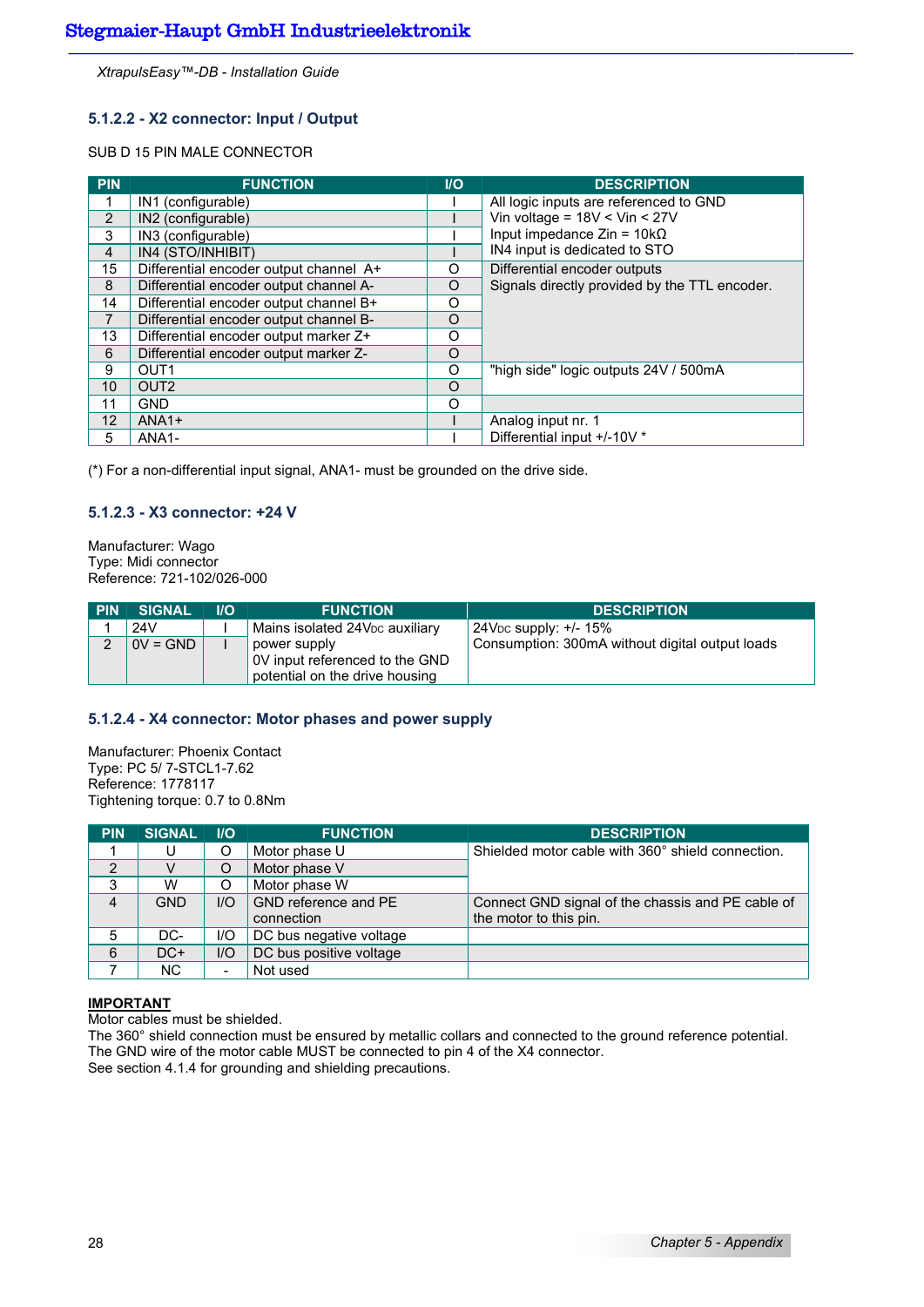### **5.1.2.5 - X5 connector: CAN & RS232**

SUB D 9 pin male connector

| <b>PIN</b> | <b>FUNCTION</b>      | <b>REMARKS</b>                                                  |
|------------|----------------------|-----------------------------------------------------------------|
|            | Termination resistor | Connect X5.1 to X5.7 to enable the termination resistor         |
|            | CAN-L                | Line CAN-L (dominant low)                                       |
| 3          | <b>GND</b>           | GND signal for CAN communication                                |
|            | <b>TXD</b>           | Transmit data RS-232                                            |
| 5          | <b>GND</b>           | GND (shield connection if no 360° connection on the connector). |
|            |                      | 360° shield connection is highly recommended.                   |
| 6          |                      | Reserved                                                        |
|            | CAN-H                | Line CAN-H (dominant high)                                      |
| 8          | <b>RXD</b>           | Receive data RS-232                                             |
| 9          |                      | Reserved                                                        |

Default parameters for the CANopen® bus are:

- Transmission speed of 1Mb/s,<br>- Address set at 1
- Address set at 1,

Please see **Gem Drive Studio Software Quick Start manual** for detailed information on changing this configuration.

### **5.1.2.6 - X10A connectors**

PHOENIX n°1989874 connectors

Direct connection to wire with AWG between 20 and 24

| <b>FUNCTION</b>    | $II$                                                                                                                                                                                                                                                                                                                                                                      | <b>DESCRIPTION</b>                                          |
|--------------------|---------------------------------------------------------------------------------------------------------------------------------------------------------------------------------------------------------------------------------------------------------------------------------------------------------------------------------------------------------------------------|-------------------------------------------------------------|
| <b>RS232 TX</b>    | O                                                                                                                                                                                                                                                                                                                                                                         | Transmit data RS-232                                        |
| <b>RS232 RX</b>    |                                                                                                                                                                                                                                                                                                                                                                           | Receive data RS-232                                         |
| CAN H              | IO                                                                                                                                                                                                                                                                                                                                                                        | Line CAN-H (dominant high)                                  |
| CAN <sub>L</sub>   | IO                                                                                                                                                                                                                                                                                                                                                                        | Line CAN-L (dominant low)                                   |
| $+24V$             | $\mathbf{I}$                                                                                                                                                                                                                                                                                                                                                              | 24V <sub>DC</sub> supply: +/- 15%                           |
|                    |                                                                                                                                                                                                                                                                                                                                                                           | Consumption: 300mA without digital output loads             |
|                    |                                                                                                                                                                                                                                                                                                                                                                           |                                                             |
|                    |                                                                                                                                                                                                                                                                                                                                                                           |                                                             |
|                    |                                                                                                                                                                                                                                                                                                                                                                           |                                                             |
|                    |                                                                                                                                                                                                                                                                                                                                                                           |                                                             |
|                    |                                                                                                                                                                                                                                                                                                                                                                           | "high side" logic outputs 24V / 500mA                       |
|                    |                                                                                                                                                                                                                                                                                                                                                                           |                                                             |
| IN1 (configurable) |                                                                                                                                                                                                                                                                                                                                                                           | All logic inputs are referenced to GND                      |
|                    |                                                                                                                                                                                                                                                                                                                                                                           | Vin voltage = $18V <$ Vin < $27V$                           |
|                    |                                                                                                                                                                                                                                                                                                                                                                           | Input impedance $Z$ in = 10k $\Omega$                       |
|                    |                                                                                                                                                                                                                                                                                                                                                                           | IN4 input is dedicated to STO                               |
|                    | O                                                                                                                                                                                                                                                                                                                                                                         | Encoder supply voltage (max. current = 300mA)               |
| R1 (reference +)   | $\Omega$                                                                                                                                                                                                                                                                                                                                                                  | Resolver signal                                             |
|                    | O                                                                                                                                                                                                                                                                                                                                                                         | Resolver signal                                             |
|                    |                                                                                                                                                                                                                                                                                                                                                                           | Resolver signal / Encoder signal                            |
|                    |                                                                                                                                                                                                                                                                                                                                                                           |                                                             |
|                    | ı                                                                                                                                                                                                                                                                                                                                                                         | Resolver signal / Encoder Signal                            |
|                    |                                                                                                                                                                                                                                                                                                                                                                           |                                                             |
|                    |                                                                                                                                                                                                                                                                                                                                                                           | Resolver signal / Encoder Signal                            |
|                    |                                                                                                                                                                                                                                                                                                                                                                           |                                                             |
|                    |                                                                                                                                                                                                                                                                                                                                                                           | Resolver signal / Encoder Signal                            |
|                    |                                                                                                                                                                                                                                                                                                                                                                           | Analog input nr. 1                                          |
|                    |                                                                                                                                                                                                                                                                                                                                                                           | Differential input +/-10V *                                 |
|                    |                                                                                                                                                                                                                                                                                                                                                                           | Motor thermal sensor input. The valid measurement           |
|                    |                                                                                                                                                                                                                                                                                                                                                                           | range is between                                            |
|                    |                                                                                                                                                                                                                                                                                                                                                                           | 100 $\Omega$ and 44 k $\Omega$ measured between TM+ and GND |
|                    |                                                                                                                                                                                                                                                                                                                                                                           | Hall sensor input signal phase U                            |
|                    | T                                                                                                                                                                                                                                                                                                                                                                         | Hall sensor input signal phase V                            |
|                    | <b>GND</b><br><b>GND</b><br><b>GND</b><br><b>GND</b><br>OUT <sub>1</sub><br>OUT <sub>2</sub><br>IN2 (configurable)<br>IN3 (configurable)<br>IN4 (STO / Inhibit)<br>$+5V$<br>R2 (reference -)<br>S3 (cosine +)<br>Encoder A/<br>S1 (cosine -)<br>Encoder A<br>$S2$ (sine +)<br>Encoder B/<br>$S4$ (sine -)<br>Encoder B<br>IN ANA1+<br>IN ANA1-<br>TM+<br>HALL U<br>HALL V | O<br>$\circ$<br>$\mathsf{I}$<br>т<br>I                      |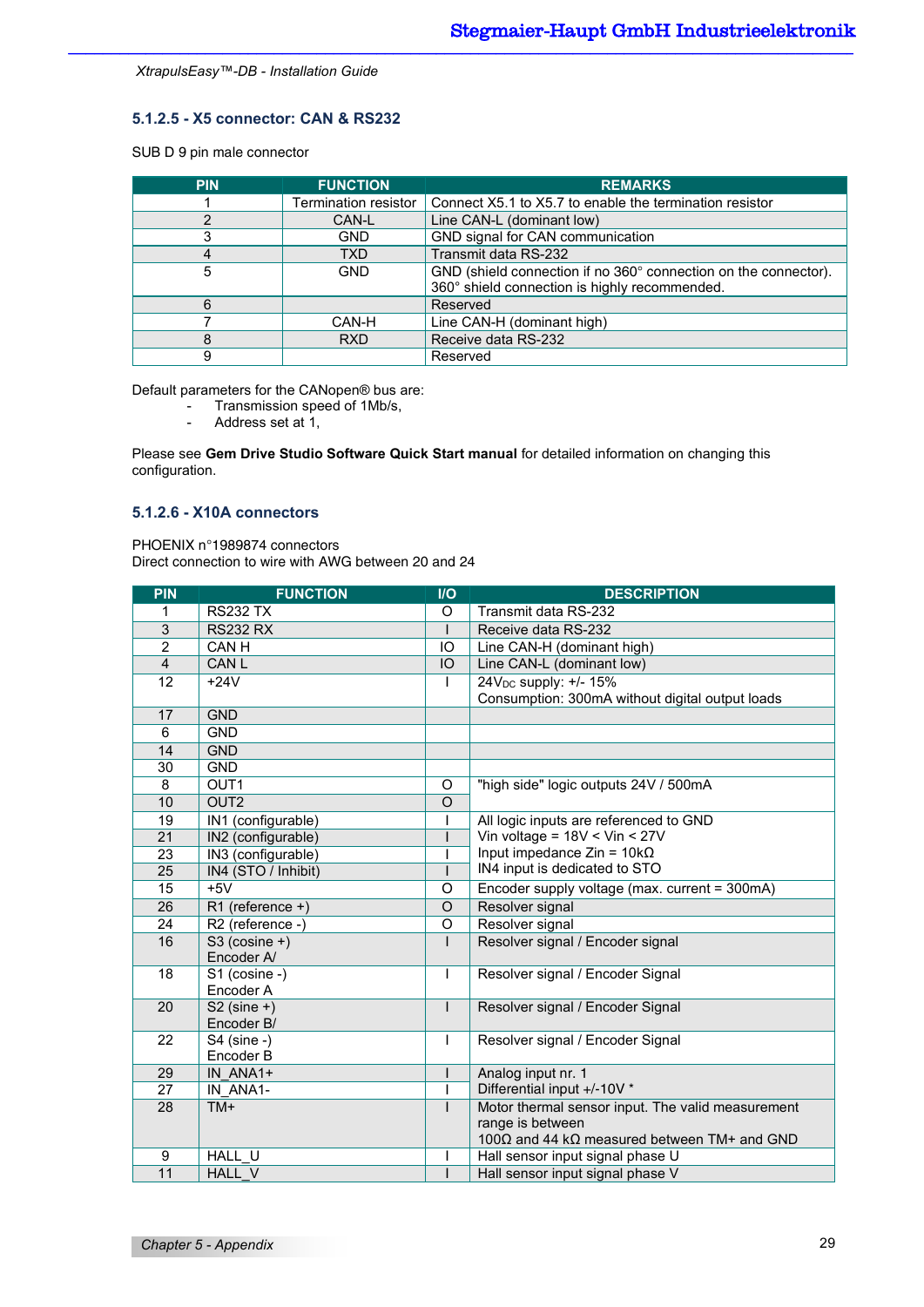| ں ِ | W<br>HALL    | Hall sensor input signal phase W |
|-----|--------------|----------------------------------|
|     | Encoder 2    |                                  |
|     | ⊺ Encoder ∠. |                                  |

## **5.1.3 - Jumper configuration of the capacitor bus**

Three jumpers allow the user choosing the bus capacitor value between 470µF and 1880µF. These jumpers are J2,J3, J4. See chapter 5.1.1 for their location. The following table gives the capacitor value according to the jumper configuration.

| <b>Capacitor value</b> | Jumper config.      |
|------------------------|---------------------|
| 470µF                  | NO Jumpers          |
| 940 <sub>u</sub> F     | 1 jumper SET        |
| 1410µF                 | 2 jumpers SET       |
| 1880µF                 | <b>J2 J3 J4 SET</b> |

## **5.1.4 - Layout**

The layout of the development kit PCB **Easy-Dev01** is presented below.



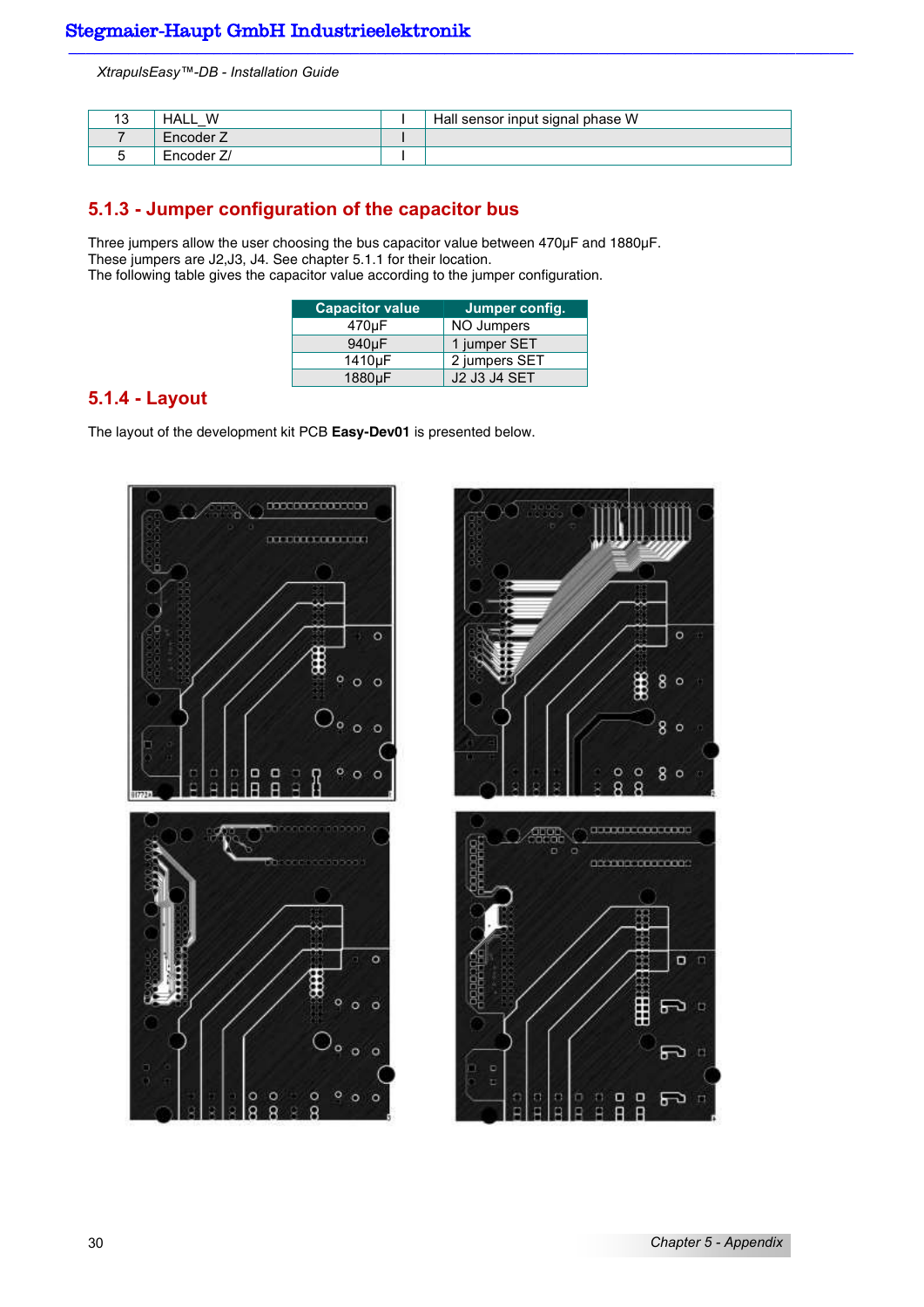## **5.2 - LOW OPERATING VOLTAGE**

XtrapulsEasy™ drives offer the possibility to change the operating voltage.

Thanks to this feature, XtrapulsEasy™ drives are able to work within a wide voltage range, from 24V<sub>bC</sub> / 17V<sub>AC</sub> up to  $60V_{DC}$  /  $42V_{AC}$ .

Please note that the drive specifications are depending on the operating voltage, as shown in the table below:

| <b>Operating voltage</b> |       |                   |                   |                    |  |
|--------------------------|-------|-------------------|-------------------|--------------------|--|
|                          |       | 48V <sub>DC</sub> | 60V <sub>DC</sub> |                    |  |
| Minimum                  | 8kHz  | $0.08mH*$         | 0.15mH            | 0.2mH              |  |
| inductance               | 16kHz | $0.04mH*$         | $0.08mH*$         | 0.1 <sub>m</sub> H |  |
| Undervoltage threshold   |       | 17V <sub>DC</sub> | 20V <sub>DC</sub> | 25V <sub>DC</sub>  |  |
| Overvoltage threshold    |       | 35V <sub>DC</sub> | 70V <sub>DC</sub> | 85V <sub>DC</sub>  |  |

(\*): For a motor inductance lower than 0.1mH, the current loop gains must be manually calculated as follows: a) perform the automatic gain calculation for an inductance of 0.1mH b) apply to all the gains found (Id gains and Iq gains) the ratio between the current inductance and 0.1mH.

Example: Gains found with 0.1mH are Id proportional = 27, Id integral = 51 Iq, proportional = 27, Iq integral =  $51$ The current inductance is 0.05mH, so the correction factor is 0.05mH / 0.1mH = 0.5

Set the gains at Id proportional =  $27*0.5 = 13$  and Iq proportional =  $27*0.5 = 13$ Id\_integral = 51\*0.5 = 25 and Iq\_integral = 51\*0.5 = 25

#### IMPORTANT

The use of XtrapulsEasy™ drives at very low operating voltage suffers from several limitations:

- Voltage below +15V<sub>DC</sub> cannot be accurately measured on the DC link.
- The capacitors bank is optimized for operation at rated voltage. The energy stored in the capacitors is proportional to the square of the voltage. At very low voltage, the storage ability of regenerative energy is limited. Extra storage (capacitors, battery, …) can be required to assume proper operations during high dynamic deceleration phases.

## **5.3 - MAINTENANCE**

## **5.3.1 - Periodical checking**

**Maintenance procedures should be attempted only by highly skilled technicians having good knowledge of electronics and servo systems with variable speed (EN 60204-1 standard) and using proper test equipment.** 



## **Risk of electric shock**  Any contact with electrical parts, even after power down, may involve physical damage. Wait for at least 10 minutes after power down before handling the drives



#### **Hot surfaces**

- Ensure that any contact with hot surfaces is avoided.
- Do not allow flammable or heat-sensitive parts in the immediate vicinity of hot surfaces
- Verify that the product has sufficiently cooled down before handling it.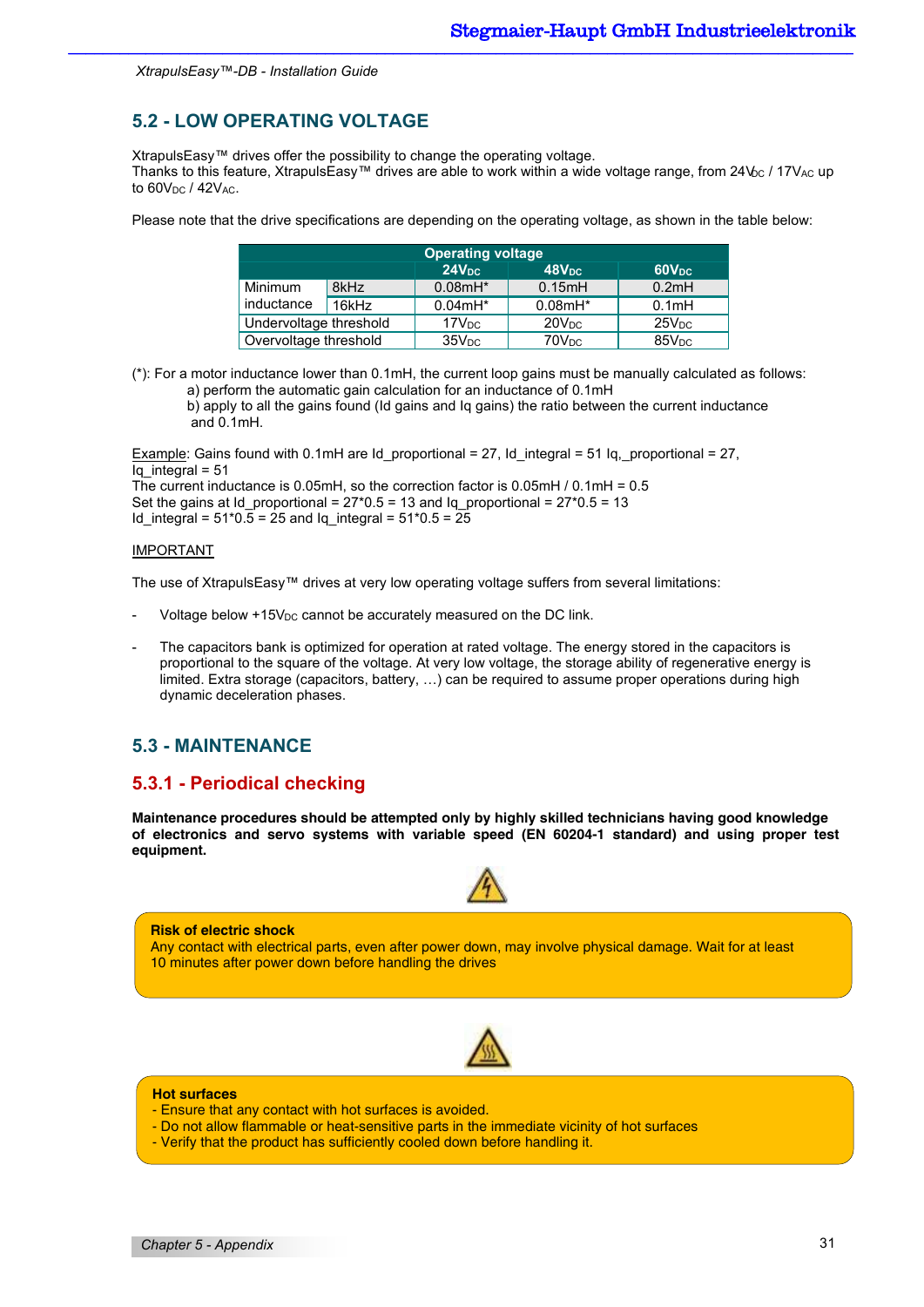| <b>Damage</b>       | <b>Action</b>                                       | <b>Periodicity</b> |
|---------------------|-----------------------------------------------------|--------------------|
| Cooling             | Check the room temperature of the drive             | Every year         |
| Dust                | Check connectors, and cabinet cooling system        | Every year         |
| Corrosion           | Check housing and electrical connection             | Every year         |
| Mechanical mounting | - Check the correct drive fastening                 | Every year         |
|                     | - Check the tightening of the electrical connection |                    |

## **5.3.2 - Warranty**

Any intervention on the board will cancel the warranty

## **5.4 - OPERATING ENVIRONMENT CONDITIONS**

#### **A - CLIMATIC CONDITIONS**

| $\mathbf{1}$ | $\sim$                   | Cooling fluid temperature | Air: -25 $^{\circ}$ C to +40 $^{\circ}$ C                                         |
|--------------|--------------------------|---------------------------|-----------------------------------------------------------------------------------|
| $2^{\circ}$  |                          | - Air temperature         | -25 $^{\circ}$ C to +40 $^{\circ}$ C                                              |
| 3            |                          | - Relative moisture       | 5% to 85% without condensation                                                    |
| 4            | $\overline{\phantom{a}}$ | Dust and particles        | Clean air (pollution degree 2)<br>Drive must be protected against conducting dust |
| 5            | $\overline{\phantom{a}}$ | Storage periods           | no restriction                                                                    |

#### **B - MECHANICAL INSTALLATION CONDITIONS**

The drive must be mounted on a stiff surface, in rooms or additional housings without hindering the heatsink. The reliability may be increased by installing a cooling system (take care of condensation). Other installation conditions must be specially analysed and subjected to a technical specification in agreement with Stegmaier-Haupt.

#### **Vibration level for XtrapulsEasy™-ak-60/45-DB**

The XtrapulsEasy™-ak-60/45-DB drive can be integrated in mobile equipment which vibration level is up to 6g.

| <b>Frequency (Hz)</b> | Amplitude (mm) | Acceleration (g) | <b>Norm</b>  |
|-----------------------|----------------|------------------|--------------|
| $5 \leq f < 25$       | 4.95           | not applicable   | IEC60068-2-6 |
| $25 \le f < 1000$     | not applicable |                  |              |

The validation profile is shown below:

#### Definition of the stress axes: Endurance template:



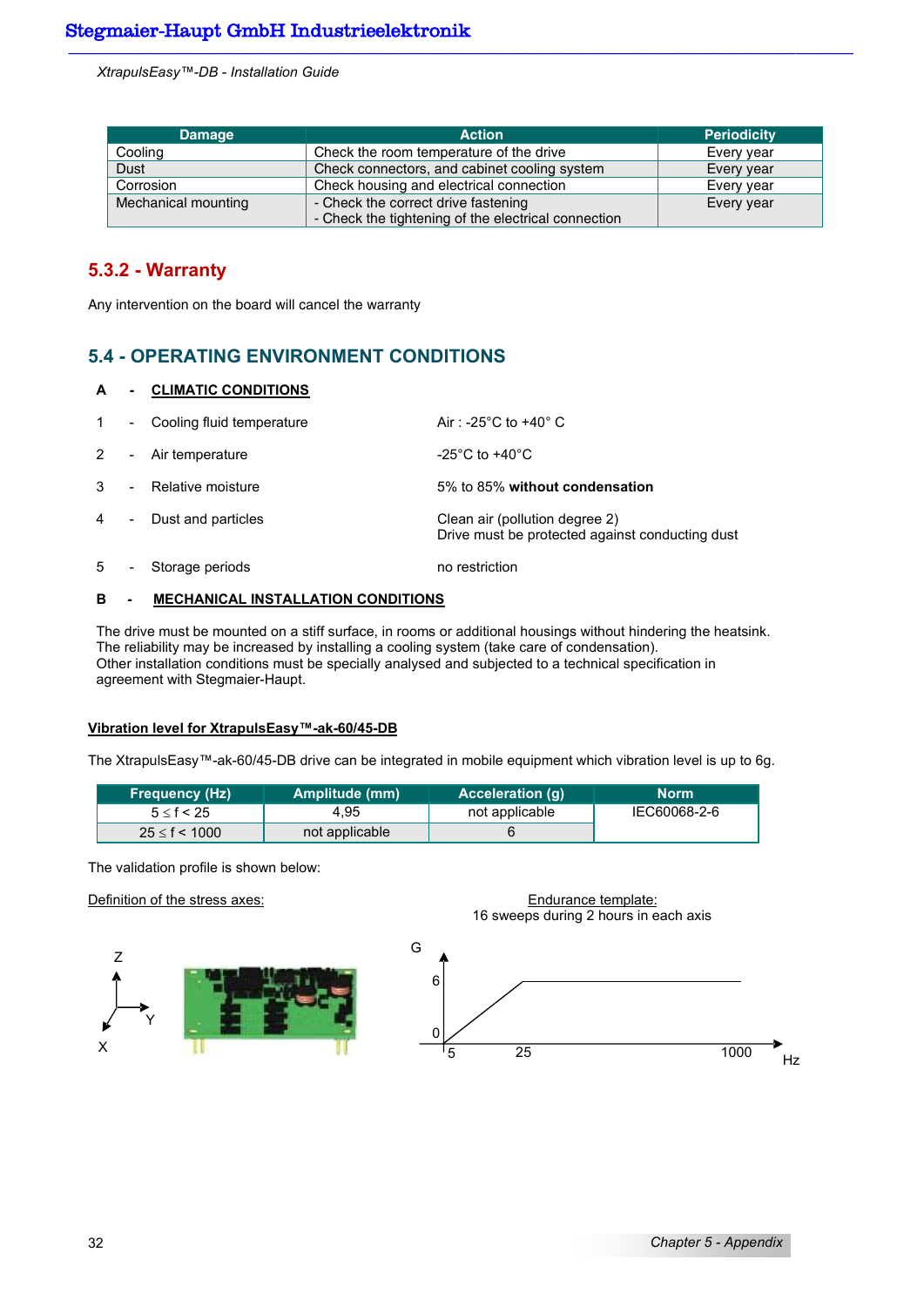#### **Shock level for XtrapulsEasy™-ak-60/45-DB**

| Level applied         | <b>conditions</b>                                        | <b>Norm</b>   |
|-----------------------|----------------------------------------------------------|---------------|
| 20g / 11ms half sinus | 6 shocks per axis<br>3 per direction<br>Device operating | IEC60068-2-27 |

#### **C - UNUSUAL OPERATING ENVIRONMENT CONDITIONS**

The use of the power converter, of its pertaining control system and of the servo in conditions which are diverging from the usual ones defined by the IEC 60146-1-1 standard must be considered as abnormal. These abnormal operating conditions must be specified by the purchaser.

Abnormal operating conditions as those listed below may require a special construction or special protections. The conditions below must be notified if they are known or specified:

- 1. Exposure to corrosive gas.
- 2. Exposure to excessive moisture (relative moisture exceeding 85 %).
- 3. Exposure to excessive dust.
- 4. Exposure to abrasive dust.
- 5. Exposure to water steam or condensation.
- 6. Exposure to oil steam.
- 7. Exposure to explosive dust or gas mixtures.
- 8. Exposure to salt air.
- 9. Exposure to abnormal vibrations, shocks, jerking.
- 10. Exposure to inclemency or water dripping.
- 11. Exposure to unusual storing or freight conditions.
- 12. Exposure to sudden or rough temperature variations.
- 13. Abnormal exiguity of the available room.
- 14. Abnormal high nuclear radiations.
- 15. Altitude higher than 1000 m.
- 16. Long storage periods.
- 17. Outdoor equipment.

#### **D** - INSTALLATION, COMMISSIONING AND OPERATION

Normal and abnormal operating conditions apply the same way to installation, commissioning and use.

#### **E - EQUIPMENT STORAGE**

At receipt, the equipment must be immediately stored under adequate shelter. The transport packaging is not suited to outdoor or non-protected storing.

#### **Climatic conditions**

Equipments must be stored in the environment conditions specified by the IEC 60721-3-1 standard. This includes:

- 1 Room temperature: class 1K4 -25°C to +55°C
- 2 Relative moisture: class 1K3 5% to 95%

Modules and panels must be protected against condensation. Rough temperature and moisture variations should be avoided, as far as possible. If the temperature of the storing room is varying such as to subject the equipment to condensation or to frost, the equipment must then be protected by a reliable heating system which will keep it at a temperature slightly higher than the surrounding air temperature.

If the equipment has been subjected to a low temperature during a long time, it should not be unpacked before having reached the surrounding air temperature, in order to avoid condensation. Such moisture in some parts of the equipment may involve a faulty electric insulation.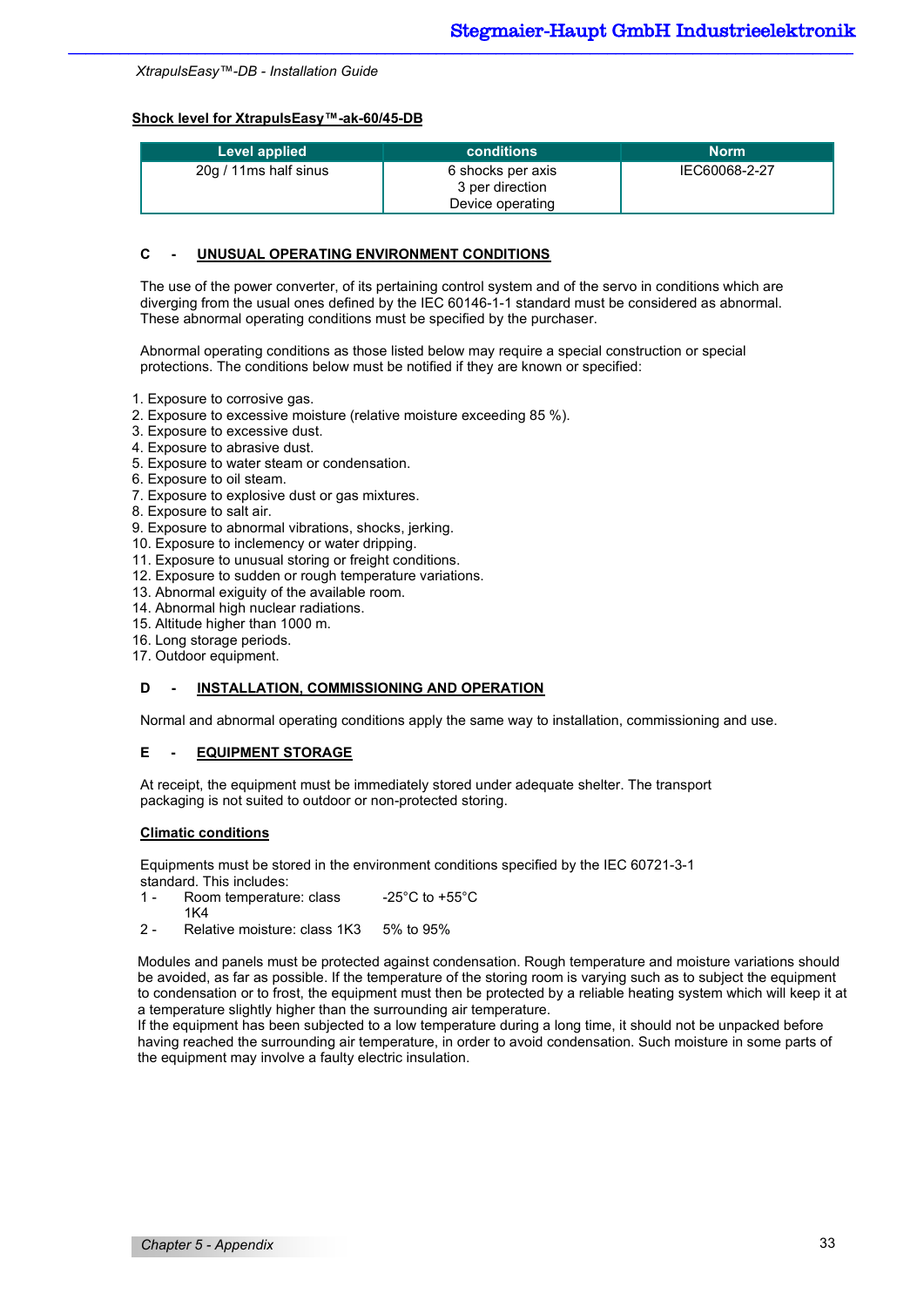#### **F - PARTICULAR STORING RISKS**

The following risks must be carefully considered:

- 1. Water: The equipment must be protected against rain, snow, rime, etc.
- 2. Altitude: The equipment should not be stored at an altitude higher than 3000m.
- 3. Corrosive agents: The equipment must be protected against salty sea spray, emanations of dangerous gasses or corrosive liquids, etc…
- 4. Duration: the specifications of the above mentioned items are only valid for a total transport and storage period of up to six months. Longer periods may require a special treatment (smaller surrounding air temperature range such as in class 1K3).

#### **G - TRANSPORT**

#### **1 - Climatic conditions**

The equipment can be transported in its standard packaging in the environment conditions specified by class 2K3 of the IEC 60721-3-2. This includes:

- a Surrounding air temperature: -25°C to +70°C NOTE: The surrounding air temperature is the temperature which is the nearest to the equipment, i.e. the inside of the container.
- b Relative moisture: 95% at +40°C NOTE: Some temperature and moisture combinations may cause condensation.

#### **2 - Unusual climatic conditions**

The possible transport of the equipment at temperatures lower than -25°C requires either a re-heating or the removal of components sensitive to low temperature.

#### **3 - Mechanical conditions**

The equipment may be transported in its standard packaging in the conditions specified by class 2M1 of the IEC 60721-3-2 standard.

This includes vibrations and shocks (see tables below).

#### *TABLE 4 – Vibration limits during the transport*

| Frequencies (Hz) '  | Amplitude (mm) | Acceleration (m/s <sup>2</sup> ) |
|---------------------|----------------|----------------------------------|
| 2 < f < 9           |                | $\overline{\phantom{0}}$         |
| $9 \le f < 200$     |                |                                  |
| $200 \le f \le 500$ | -              | 15                               |

#### *TABLE 5 – Shock limits during the transport*

| Mass (kg)        | Free fall height (m) |
|------------------|----------------------|
| M < 20           | 0.25                 |
| $20 \le M < 100$ | 0.25                 |
| $100 \leq M$     | 0.10                 |

NOTE: If the equipment may be subjected to shocks or vibrations beyond these limits, it will require special packaging or transport conditions.